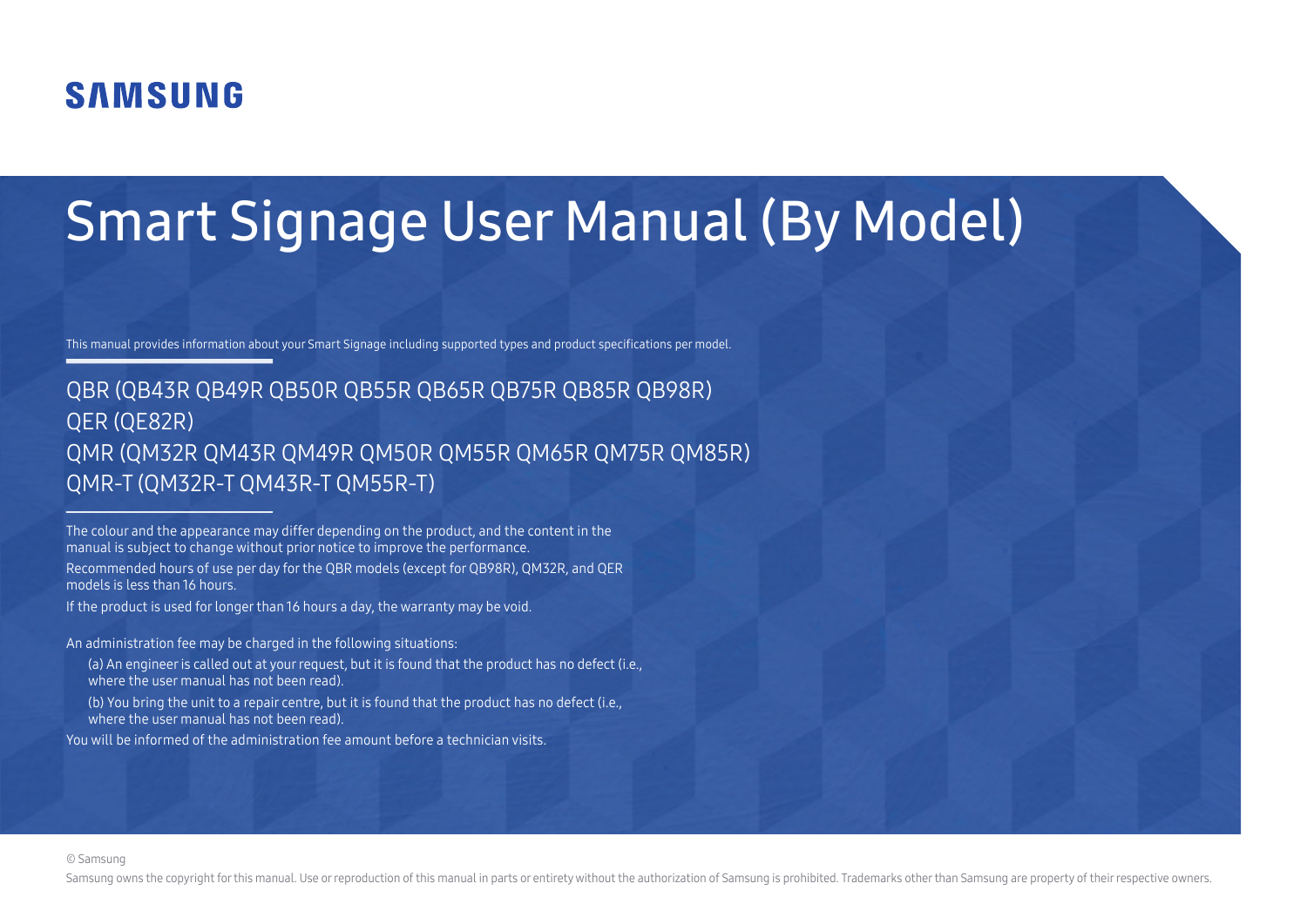# Table of contents

### [Preparations](#page-2-0)

| <b>Checking the Components</b>                      | 3  |
|-----------------------------------------------------|----|
| Parts                                               | 4  |
| QM32R/Q*43R/Q*49R/Q*50R/Q*55R/                      |    |
| Q*65R/Q*75R/Q*85R/QE82R/QM32R-T/<br>QM43R-T/QM55R-T | 4  |
| QB98R                                               | 5  |
| Anti-theft Lock                                     | 6  |
| Ports                                               | 7  |
| Q*43R/Q*49R/Q*50R/Q*55R/Q*65R/                      |    |
| Q*75R/Q*85R/QE82R                                   | 7  |
| QM32R                                               | 8  |
| OB98R                                               | 9  |
| QM32R-T                                             | 10 |
| QM43R-T/QM55R-T                                     | 11 |
| Control menu                                        | 12 |
| Administrator menu (Supported models:               |    |
| QMR-T)                                              | 13 |
| Precautions when handling the panel                 | 14 |
| Before Installing the Product (Installation         |    |
| Guide)                                              | 15 |
| Tilting Angle and Rotation                          | 15 |
| Ventilation                                         | 15 |
| Installing the Wall Mount                           | 16 |
| Preparing before installing Wall-Mount              | 16 |
| Installing the Wall Mount                           | 16 |
| Wall Mount Kit Specifications (VESA)                | 17 |

### [Using a touchscreen monitor](#page-17-0)  [\(Supported models: QMR](#page-17-0) - T )

| Touchscreen monitor                 | 18 |
|-------------------------------------|----|
| Read below before using the product | 18 |
| Connecting the touch overlay        | 18 |
| Connecting the touchscreen monitor  | 19 |
| Connecting to a PC                  | 19 |
| Connecting to a laptop or tablet PC | 19 |
| Configuring the touchscreen monitor |    |
| settings                            | 20 |
| Calibration                         | 20 |

### [Specifications](#page-21-0)

| General                    |    |
|----------------------------|----|
| <b>Preset Timing Modes</b> | 24 |

### [Appendix](#page-24-0)

| icence |  |
|--------|--|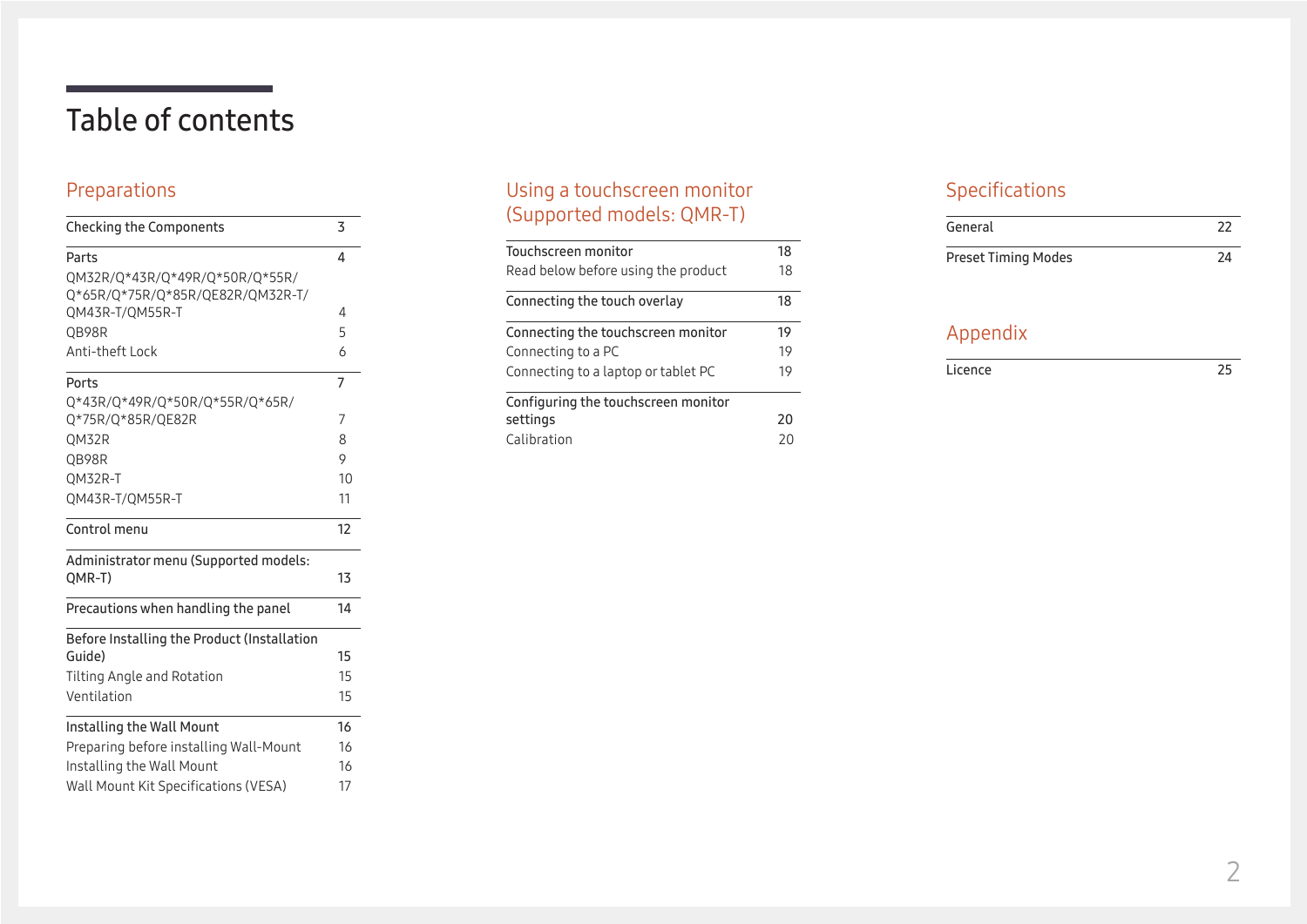# <span id="page-2-0"></span>Preparations Chapter 01

## Checking the Components

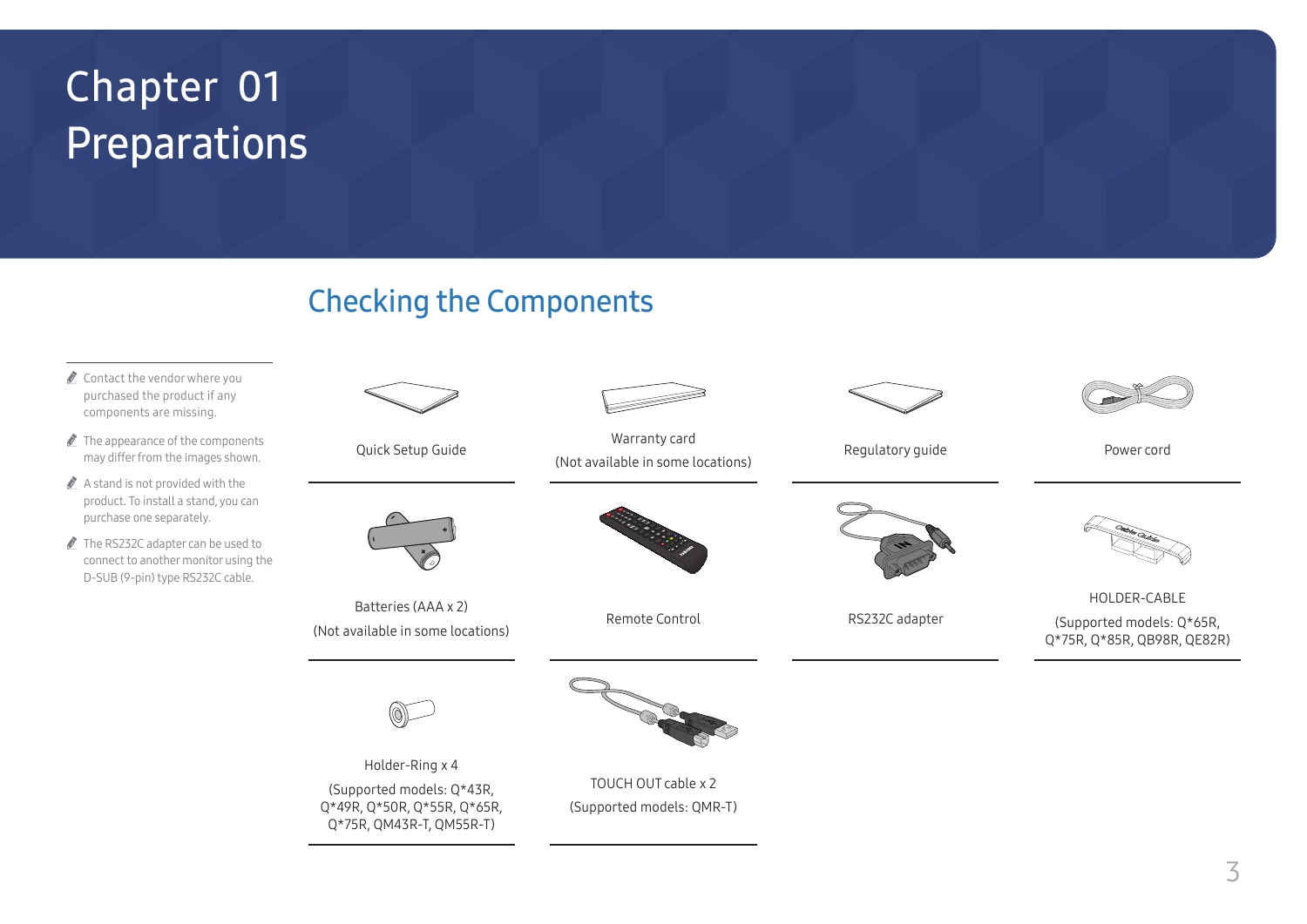### <span id="page-3-0"></span>Parts

### QM32R/Q\*43R/Q\*49R/Q\*50R/Q\*55R/ Q\*65R/Q\*75R/Q\*85R/QE82R/QM32R-T/ QM43R-T/QM55R-T



 $\triangle$  The colour and shape of parts may differ from what is shown. Specifications are subject to change without notice to improve quality.

| Parts         | Description                                                                                                                                                                                                                                                                                     |
|---------------|-------------------------------------------------------------------------------------------------------------------------------------------------------------------------------------------------------------------------------------------------------------------------------------------------|
| Remote sensor | Press a button on the remote control pointing at the sensor on the front of the product<br>to perform the corresponding function.<br>Using other display devices in the same space as the remote control of this product<br>can cause the other display devices to be inadvertently controlled. |
| Power button  | Turns the product on or off.                                                                                                                                                                                                                                                                    |

Use the remote control within 2.5 m to 4 m from the sensor on the product at an angle of 30° from the left and right.

To enhance the IR receiver performance, connect an external IR cable (sold separately) to the IR IN port.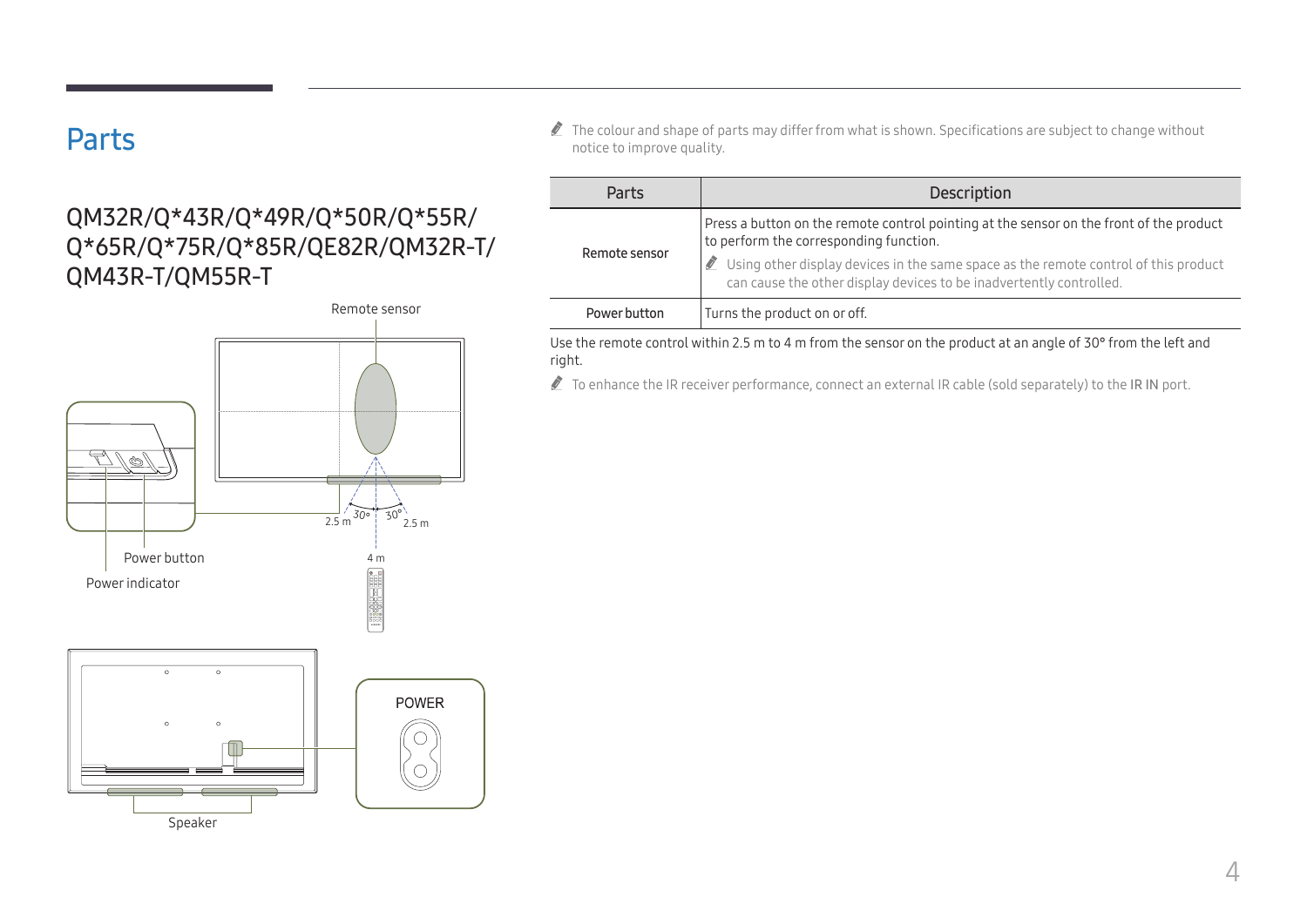### <span id="page-4-0"></span>QB98R



notice to improve quality.

Use the remote control within 7 m to 10 m from the sensor on the product at an angle of 30° from the left and right.

To enhance the IR receiver performance, connect an external IR cable (sold separately) to the IR IN port.

" The colour and shape of parts may differ from what is shown. Specifications are subject to change without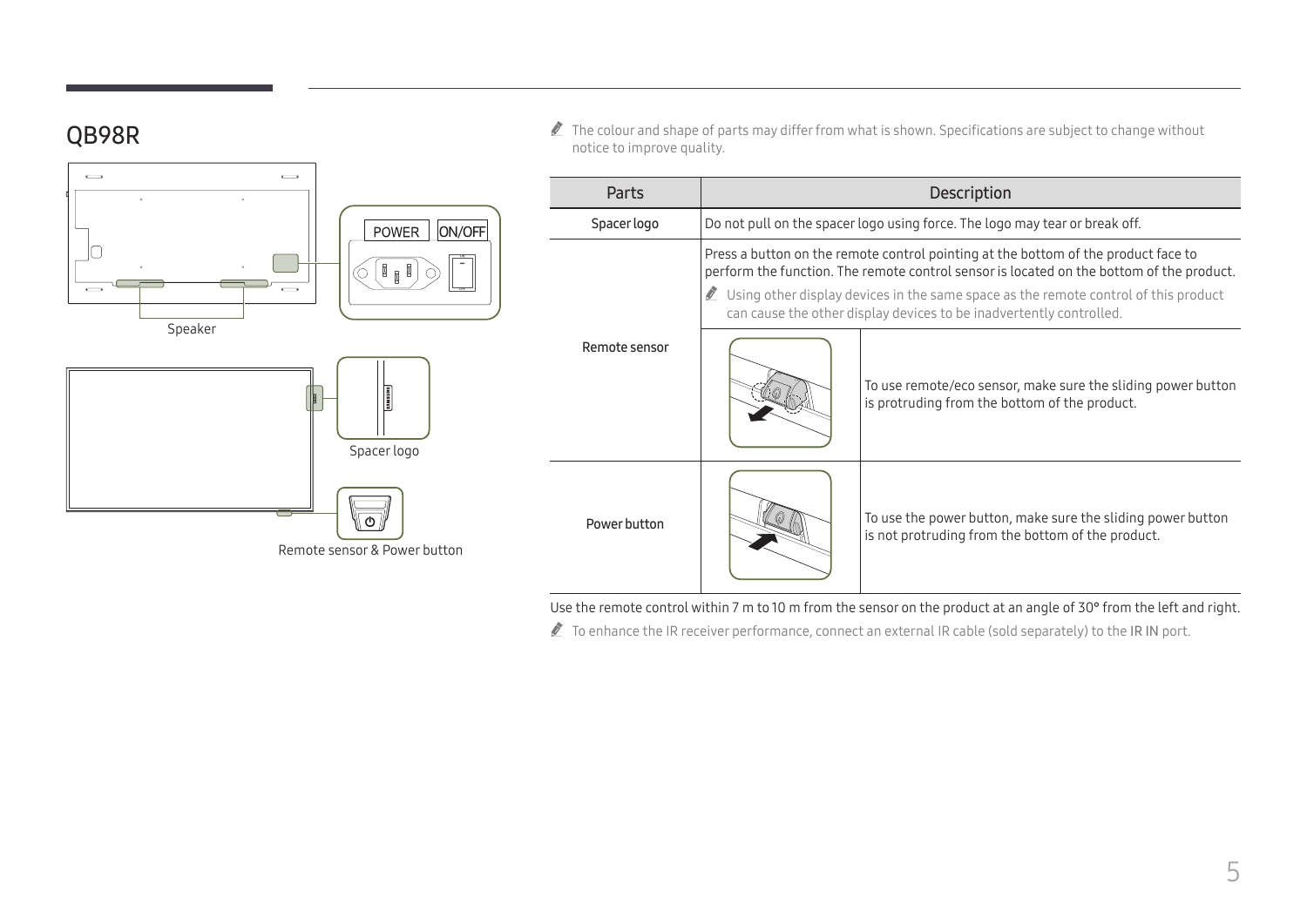### <span id="page-5-0"></span>Anti-theft Lock

- $\triangle$  An anti-theft lock allows you to use the product securely even in public places.
- The locking device shape and locking method depend on the manufacturer. Refer to the user guide provided with your anti-theft locking device for details.
- $\triangle$  The following images are for reference only. Real-life situations may differ from what is shown in the images.
- Supported model: QB98R

### To lock an anti-theft locking device:



- 1 Fix the cable of your anti-theft locking device to a heavy object such as a desk.
- 2 Put one end of the cable through the loop on the other end.
- 3 Insert the locking device into the anti-theft lock slot at the back of the product.
- 4 Lock the locking device.
	- An anti-theft locking device can be purchased separately.
	- Refer to the user guide provided with your anti-theft locking device for details.
	- Anti-theft locking devices can be purchased at electronics retailers or online.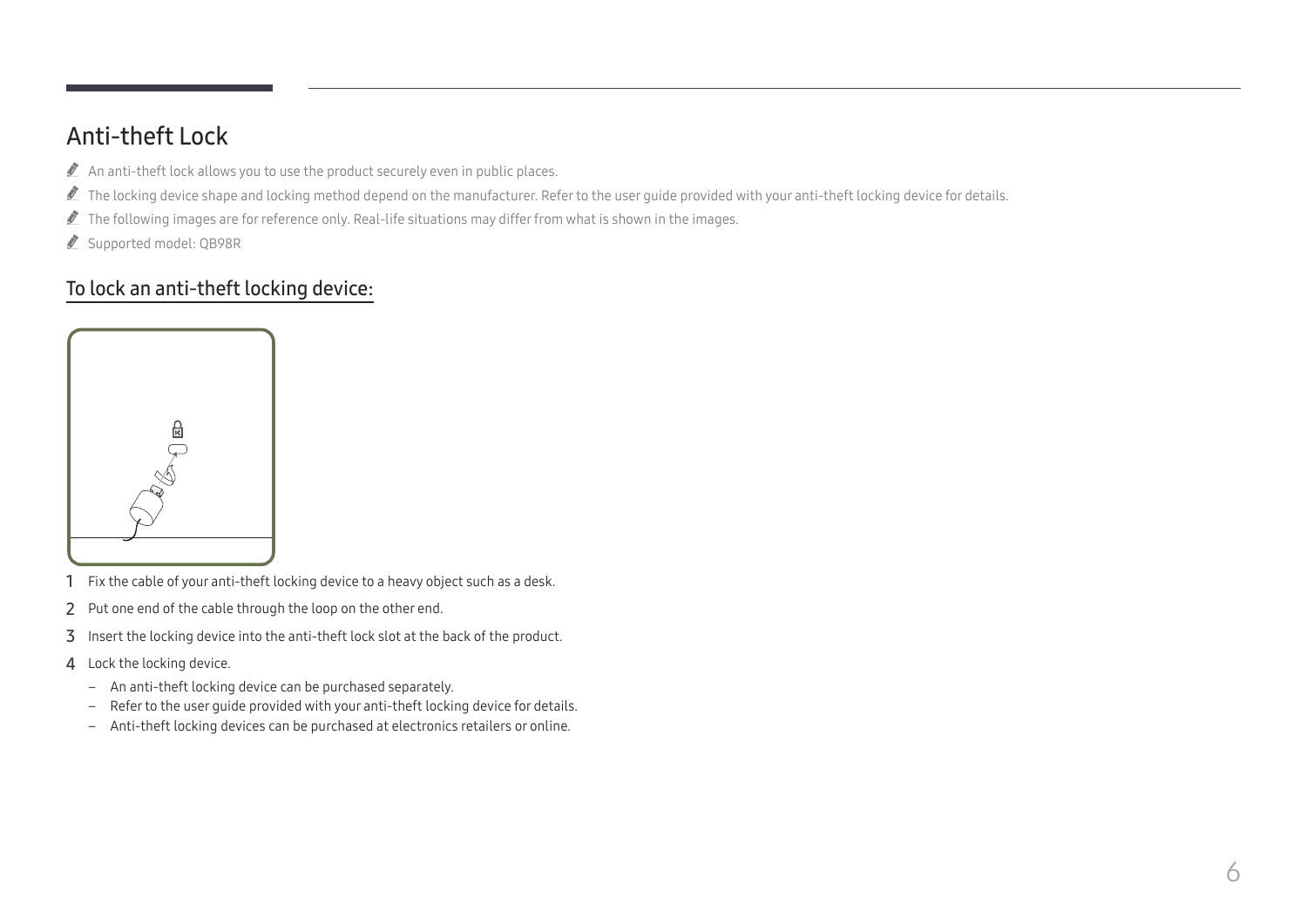### <span id="page-6-0"></span>**Ports**

### Q\*43R/Q\*49R/Q\*50R/Q\*55R/Q\*65R/ Q\*75R/Q\*85R/QE82R

 $\triangle$  The colour and shape of parts may differ from what is shown. Specifications are subject to change without notice to improve quality.

DVI/HDMI

 $\circ$ 

 $\circ$ 

RIN<sub>R</sub>



|                            | Connect to a USB memory device.                                                                                                                  |
|----------------------------|--------------------------------------------------------------------------------------------------------------------------------------------------|
| USB1 $\leftarrow (1.0A)$   | The USB ports on the product accept a maximum constant current of 1.0A.<br>If the maximum value is exceeded, USB ports may not work.             |
|                            | Connects to MDC and the Internet using a LAN cable. (10/100 Mbps)                                                                                |
| <b>RJ45</b>                | Use Cat7(*STP Type) cable for the connection.<br>*Shielded Twist Pair.                                                                           |
| RS232C IN                  | Connects to MDC using an RS232C adapter.                                                                                                         |
| <b>DVI/MAGICINFO IN</b>    | DVI IN: Connects to a source device using a DVI cable or HDMI-DVI cable.                                                                         |
| <b>DVI IN</b>              | MAGICINFO IN: Connects to a network box using DP-DVI cable to use Magicinfo.                                                                     |
| HDMI IN 1 (ARC)            | Connects to a source device using a HDMI cable or HDMI-DVI cable.                                                                                |
| HDMI IN 2                  |                                                                                                                                                  |
| HDMI IN 2 (DAISY CHAIN IN) | Connects to a source device using a HDMI cable or HDMI-DVI cable.<br>$\bullet$<br>Connects to another product using a HDMI cable.<br>$\bullet$   |
| DP IN (DAISY CHAIN IN)     | Connects to a PC using a DP cable.                                                                                                               |
| HDMI OUT (DAISY CHAIN OUT) | Connects to another product using a HDMI cable.                                                                                                  |
|                            | Connect to a USB memory device.                                                                                                                  |
| USB 2(0.5A)                | $\triangle$ The USB ports on the product accept a maximum constant current of<br>0.5A. If the maximum value is exceeded, USB ports may not work. |
| DVI/HDMI AUDIO IN          | Receives sound from a source device via an audio cable.                                                                                          |
| AUDIO OUT                  | Outputs sound to an audio device via an audio cable.                                                                                             |
| IR IN                      | Connects to an external IR cable that receives signals from the remote control.                                                                  |
| RS232C OUT                 | Connects to MDC using an RS232C adapter.                                                                                                         |

Port Description

rable or HDMI-DVI cable. DP-DVI cable to use Magicinfo. or HDMI-DVI cable. aximum constant current of JSB ports may not work. gnals from the remote control.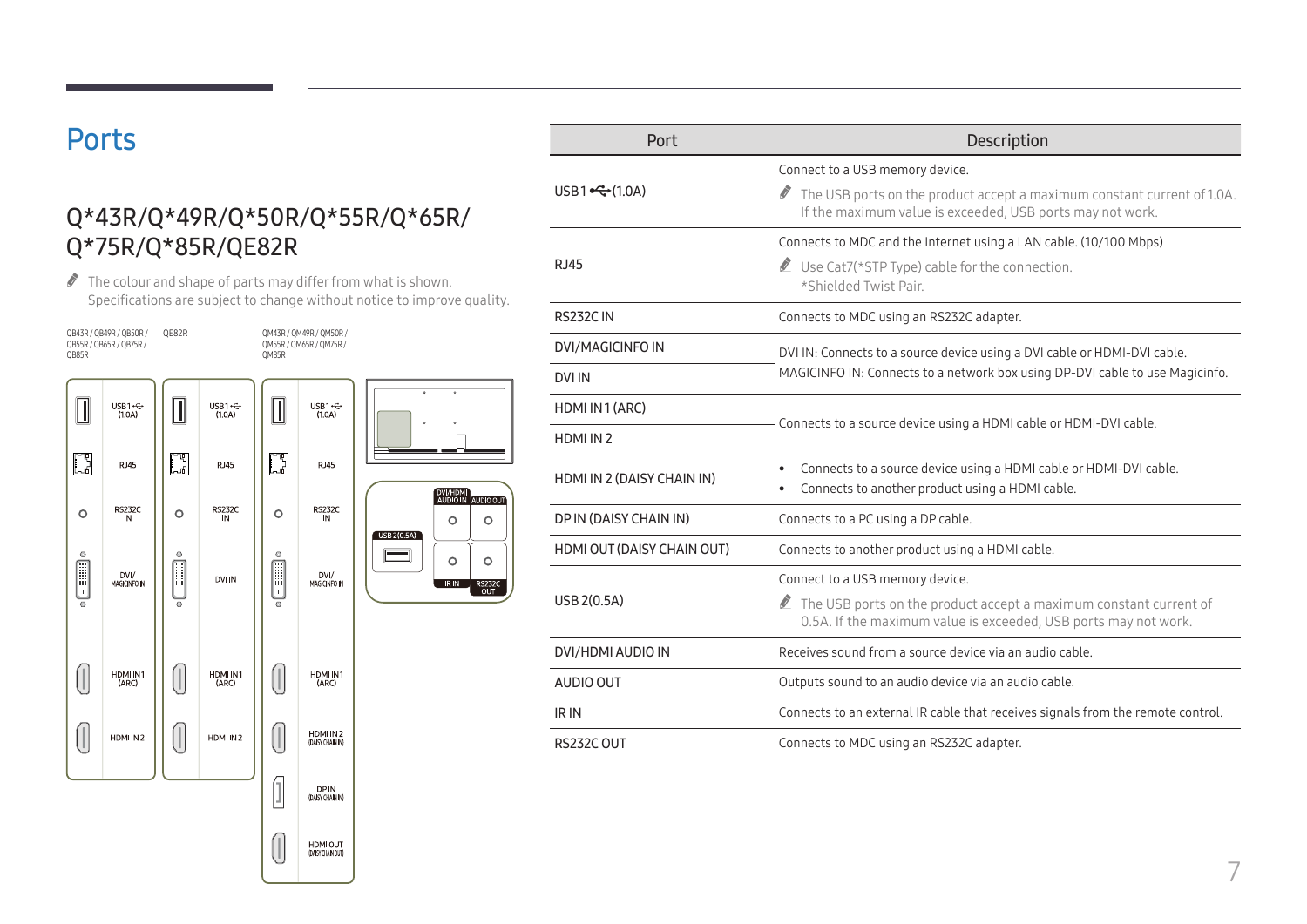### <span id="page-7-0"></span>QM32R

 $\mathbb Z$  The colour and shape of parts may differ from what is shown. Specifications are subject to change without notice to improve quality.



| Port                       | <b>Description</b>                                                                                                                                                                  |  |
|----------------------------|-------------------------------------------------------------------------------------------------------------------------------------------------------------------------------------|--|
| USB1 $\leftarrow (1.0A)$   | Connect to a USB memory device.<br>The USB ports on the product accept a maximum constant current of 1.0A.<br>Ø<br>If the maximum value is exceeded, USB ports may not work.        |  |
| HDMI IN 1 (ARC)            | Connects to a source device using a HDMI cable or HDMI-DVI cable.                                                                                                                   |  |
| R.I45                      | Connects to MDC and the Internet using a LAN cable. (10/100 Mbps)<br>Use Cat7(*STP Type) cable for the connection.<br>*Shielded Twist Pair                                          |  |
| <b>RS232C IN</b>           | Connects to MDC using an RS232C adapter.                                                                                                                                            |  |
| HDMI IN 2 (DAISY CHAIN IN) | Connects to a source device using a HDMI cable or HDMI-DVI cable.<br>$\bullet$<br>Connects to another product using a HDMI cable.<br>$\bullet$                                      |  |
| DP IN (DAISY CHAIN IN)     | Connects to a PC using a DP cable.                                                                                                                                                  |  |
| HDMI OUT (DAISY CHAIN OUT) | Connects to another product using a HDMI cable.                                                                                                                                     |  |
| USB 2(0.5A)                | Connect to a USB memory device.<br>$\triangle$ The USB ports on the product accept a maximum constant current of<br>0.5A. If the maximum value is exceeded, USB ports may not work. |  |
| AUDIO OUT                  | Outputs sound to an audio device via an audio cable.                                                                                                                                |  |
| IR IN                      | Connects to an external IR cable that receives signals from the remote control.                                                                                                     |  |
| RS232C OUT                 | Connects to MDC using an RS232C adapter.                                                                                                                                            |  |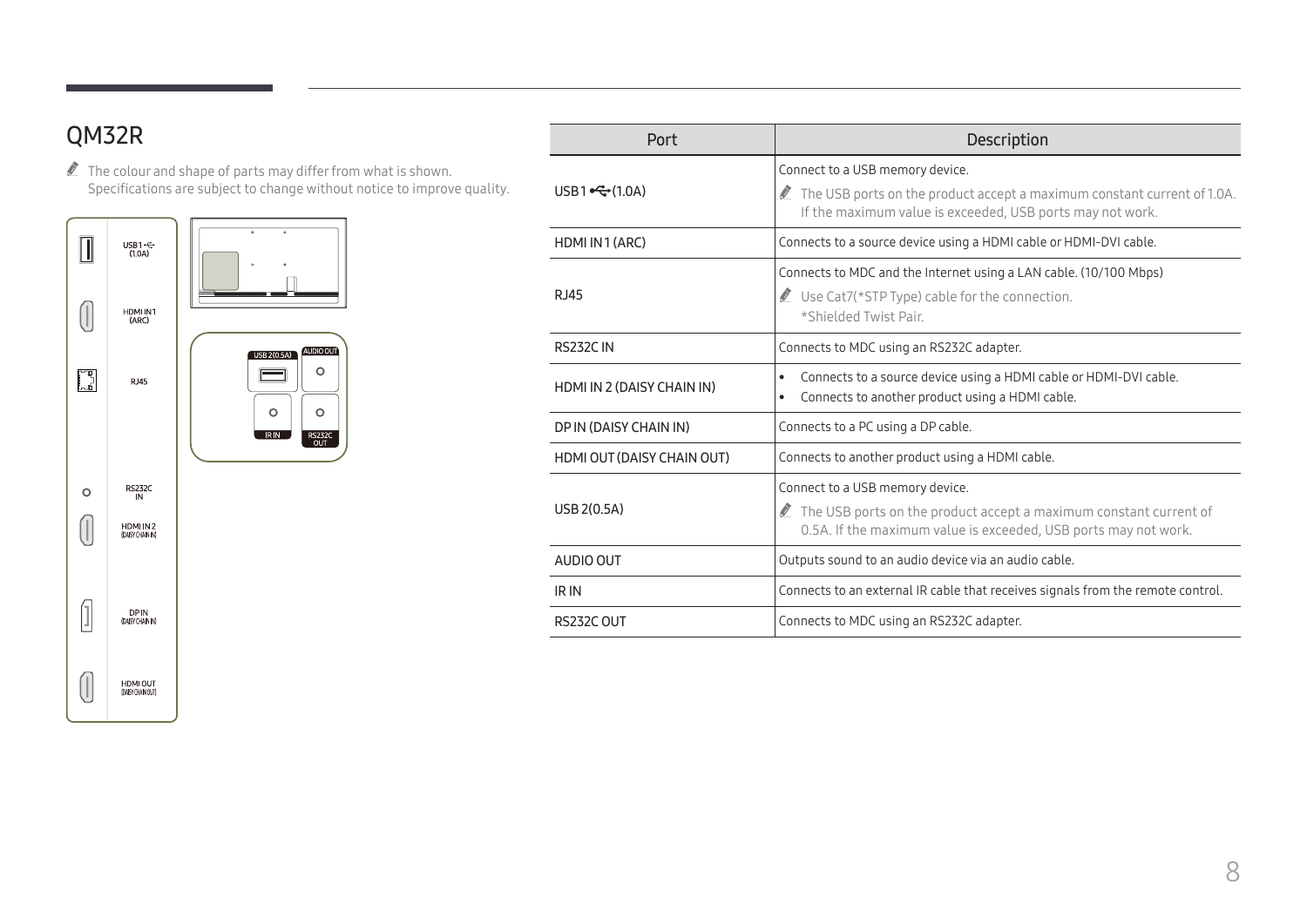### <span id="page-8-0"></span>QB98R

 $\mathbb Z$  The colour and shape of parts may differ from what is shown. Specifications are subject to change without notice to improve quality.



| Port                       | Description                                                                                                                                                                         |  |  |
|----------------------------|-------------------------------------------------------------------------------------------------------------------------------------------------------------------------------------|--|--|
| <b>RJ45</b>                | Connects to MDC and the Internet using a LAN cable. (10/100 Mbps)<br>Use Cat7(*STP Type) cable for the connection.<br>*Shielded Twist Pair                                          |  |  |
| USB1 $\leftarrow (1.0A)$   | Connect to a USB memory device.<br>$\triangle$ The USB ports on the product accept a maximum constant current of 1.0A.<br>If the maximum value is exceeded, USB ports may not work. |  |  |
| DVI/MAGICINFO IN           | DVI IN: Connects to a source device using a DVI cable or HDMI-DVI cable.<br>MAGICINFO IN: Connects to a network box using DP-DVI cable to use Magicinfo.                            |  |  |
| <b>RS232CIN</b>            | Connects to MDC using an RS232C adapter.                                                                                                                                            |  |  |
| RS232C OUT                 | Connects to MDC using an RS232C adapter.                                                                                                                                            |  |  |
| DVI/HDMI AUDIO IN          | Receives sound from a source device via an audio cable.                                                                                                                             |  |  |
| HDMI IN 1 (ARC)            | Connects to a source device using a HDMI cable or HDMI-DVI cable.                                                                                                                   |  |  |
| HDMI IN 2 (DAISY CHAIN IN) | Connects to a source device using a HDMI cable or HDMI-DVI cable.<br>$\bullet$<br>Connects to another product using a HDMI cable.<br>$\bullet$                                      |  |  |
| DP IN (DAISY CHAIN IN)     | Connects to a PC using a DP cable.                                                                                                                                                  |  |  |
| HDMI OUT (DAISY CHAIN OUT) | Connects to another product using a HDMI cable.                                                                                                                                     |  |  |
| USB 2(0.5A)                | Connect to a USB memory device.<br>$\triangle$ The USB ports on the product accept a maximum constant current of<br>0.5A. If the maximum value is exceeded, USB ports may not work. |  |  |
| AUDIO OUT                  | Outputs sound to an audio device via an audio cable.                                                                                                                                |  |  |
| IR IN                      | Connects to an external IR cable that receives signals from the remote control.                                                                                                     |  |  |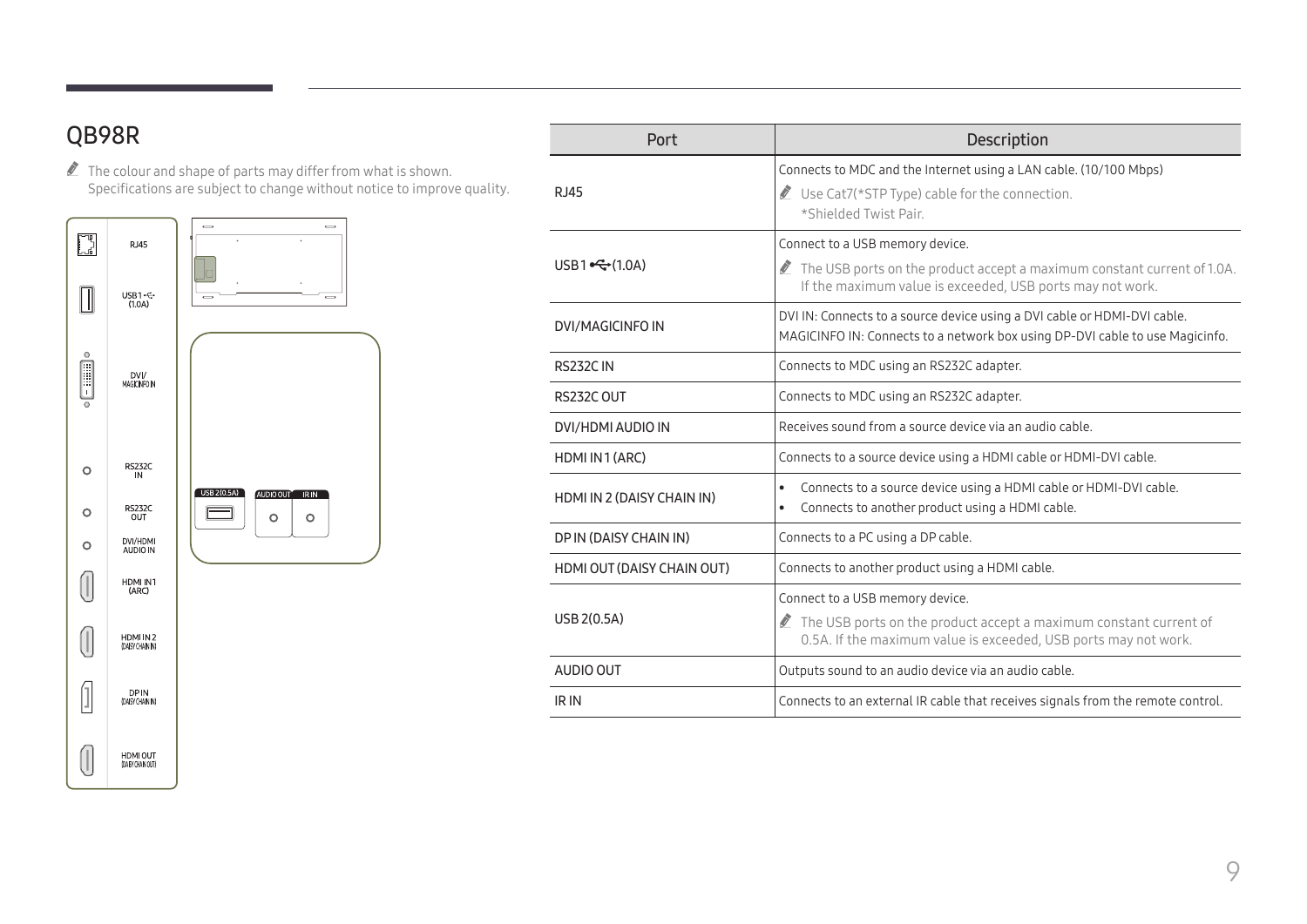### <span id="page-9-0"></span>QM32R-T

 $\mathbb Z$  The colour and shape of parts may differ from what is shown. Specifications are subject to change without notice to improve quality.



| Port                       | <b>Description</b>                                                                                                                               |  |
|----------------------------|--------------------------------------------------------------------------------------------------------------------------------------------------|--|
|                            | Connect to a USB memory device or TOUCH OUT cable.                                                                                               |  |
| USB1 $\leftarrow (1.0A)$   | The USB ports on the product accept a maximum constant current of 1.0A.<br>If the maximum value is exceeded, USB ports may not work.             |  |
| HDMI IN 1 (ARC)            | Connects to a source device using a HDMI cable or HDMI-DVI cable.                                                                                |  |
| <b>RJ45</b>                | Connects to MDC and the Internet using a LAN cable. (10/100 Mbps)<br>Use Cat7(*STP Type) cable for the connection.<br>*Shielded Twist Pair.      |  |
| <b>RS232C IN</b>           | Connects to MDC using an RS232C adapter.                                                                                                         |  |
| HDMI IN 2 (DAISY CHAIN IN) | Connects to a source device using a HDMI cable or HDMI-DVI cable.<br>$\bullet$<br>Connects to another product using a HDMI cable.<br>$\bullet$   |  |
| DP IN (DAISY CHAIN IN)     | Connects to a PC using a DP cable.                                                                                                               |  |
| HDMI OUT (DAISY CHAIN OUT) | Connects to another product using a HDMI cable.                                                                                                  |  |
|                            | Connect to a USB memory device or TOUCH OUT cable.                                                                                               |  |
| USB 2(0.5A)                | $\triangle$ The USB ports on the product accept a maximum constant current of<br>0.5A. If the maximum value is exceeded, USB ports may not work. |  |
| AUDIO OUT                  | Outputs sound to an audio device via an audio cable.                                                                                             |  |
| IR IN                      | Connects to an external IR cable that receives signals from the remote control.                                                                  |  |
| RS232C OUT                 | Connects to MDC using an RS232C adapter.                                                                                                         |  |
| <b>TOUCH OUT SCREEN</b>    | Connect to a USB port on the product to use the touch function.                                                                                  |  |
| TOUCH OUT PC               | Connect to a USB port on a PC to use the touch function.                                                                                         |  |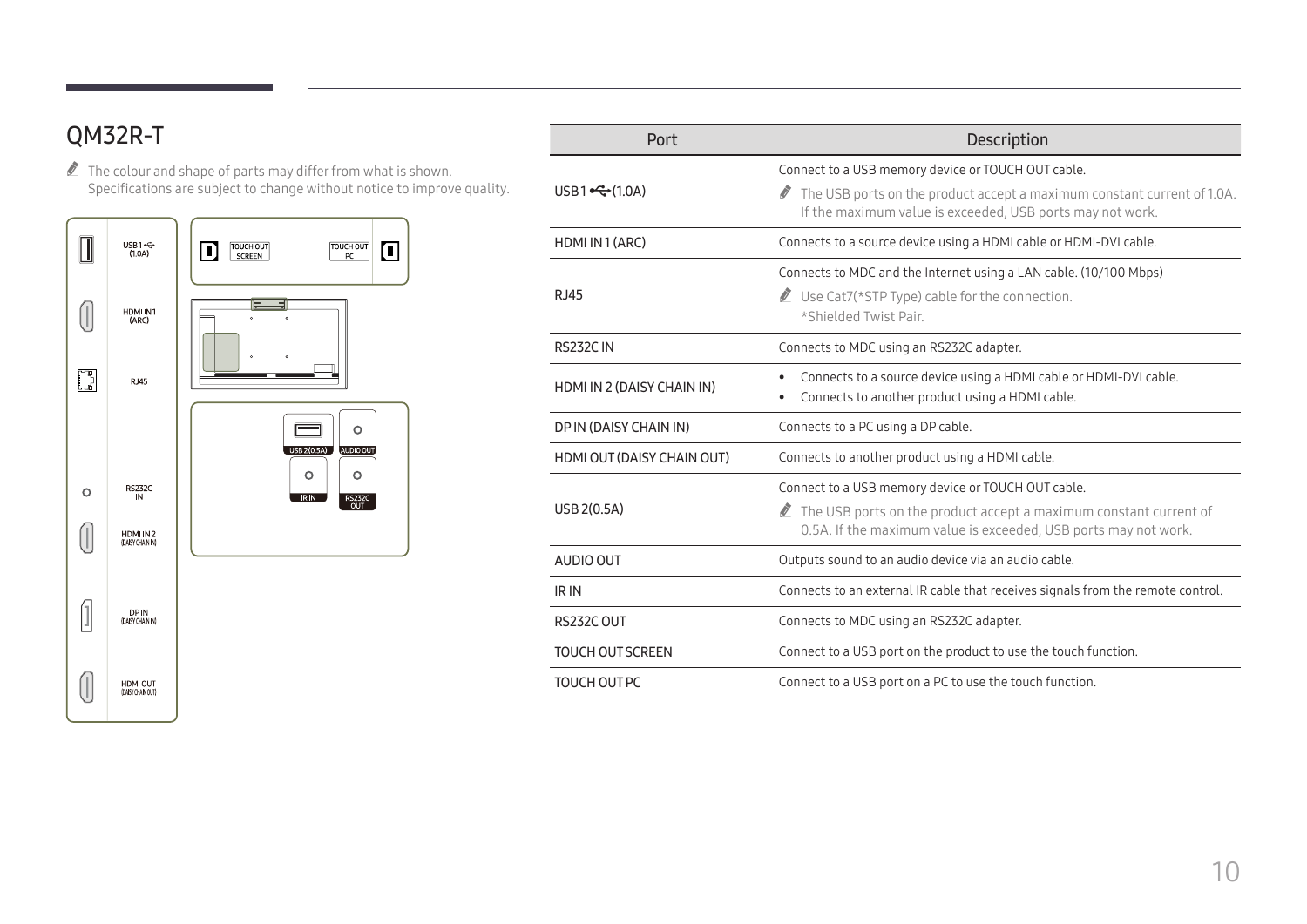### <span id="page-10-0"></span>QM43R-T/QM55R-T

 $\triangle$  The colour and shape of parts may differ from what is shown. Specifications are subject to change without notice to improve quality.



| Port                                                                                                                                                                                                                  | Description                                                                                                                                                                                |  |
|-----------------------------------------------------------------------------------------------------------------------------------------------------------------------------------------------------------------------|--------------------------------------------------------------------------------------------------------------------------------------------------------------------------------------------|--|
| USB1 $\leftarrow (1.0A)$                                                                                                                                                                                              | Connect to a USB memory device or TOUCH OUT cable.<br>The USB ports on the product accept a maximum constant current of 1.0A.<br>If the maximum value is exceeded, USB ports may not work. |  |
| <b>RJ45</b>                                                                                                                                                                                                           | Connects to MDC and the Internet using a LAN cable. (10/100 Mbps)<br>Use Cat7(*STP Type) cable for the connection.<br>*Shielded Twist Pair.                                                |  |
| <b>RS232CIN</b>                                                                                                                                                                                                       | Connects to MDC using an RS232C adapter.                                                                                                                                                   |  |
| <b>DVI/MAGICINFO IN</b>                                                                                                                                                                                               | DVI IN: Connects to a source device using a DVI cable or HDMI-DVI cable.<br>MAGICINFO IN: Connects to a network box using DP-DVI cable to use Magicinfo.                                   |  |
| HDMI IN 1 (ARC)                                                                                                                                                                                                       | Connects to a source device using a HDMI cable or HDMI-DVI cable.                                                                                                                          |  |
| HDMI IN 2 (DAISY CHAIN IN)                                                                                                                                                                                            | Connects to a source device using a HDMI cable or HDMI-DVI cable.<br>$\bullet$<br>Connects to another product using a HDMI cable.                                                          |  |
| DP IN (DAISY CHAIN IN)                                                                                                                                                                                                | Connects to a PC using a DP cable.                                                                                                                                                         |  |
| HDMI OUT (DAISY CHAIN OUT)                                                                                                                                                                                            | Connects to another product using a HDMI cable.                                                                                                                                            |  |
| Connect to a USB memory device or TOUCH OUT cable.<br>USB 2(0.5A)<br>$\triangle$ The USB ports on the product accept a maximum constant current of<br>0.5A. If the maximum value is exceeded, USB ports may not work. |                                                                                                                                                                                            |  |
| DVI/HDMI AUDIO IN                                                                                                                                                                                                     | Receives sound from a source device via an audio cable.                                                                                                                                    |  |
| AUDIO OUT                                                                                                                                                                                                             | Outputs sound to an audio device via an audio cable.                                                                                                                                       |  |
| IR IN                                                                                                                                                                                                                 | Connects to an external IR cable that receives signals from the remote control.                                                                                                            |  |
| RS232C OUT                                                                                                                                                                                                            | Connects to MDC using an RS232C adapter.                                                                                                                                                   |  |
| <b>TOUCH OUT SCREEN</b>                                                                                                                                                                                               | Connect to a USB port on the product to use the touch function.                                                                                                                            |  |
| <b>TOUCH OUT PC</b>                                                                                                                                                                                                   | Connect to a USB port on a PC to use the touch function.                                                                                                                                   |  |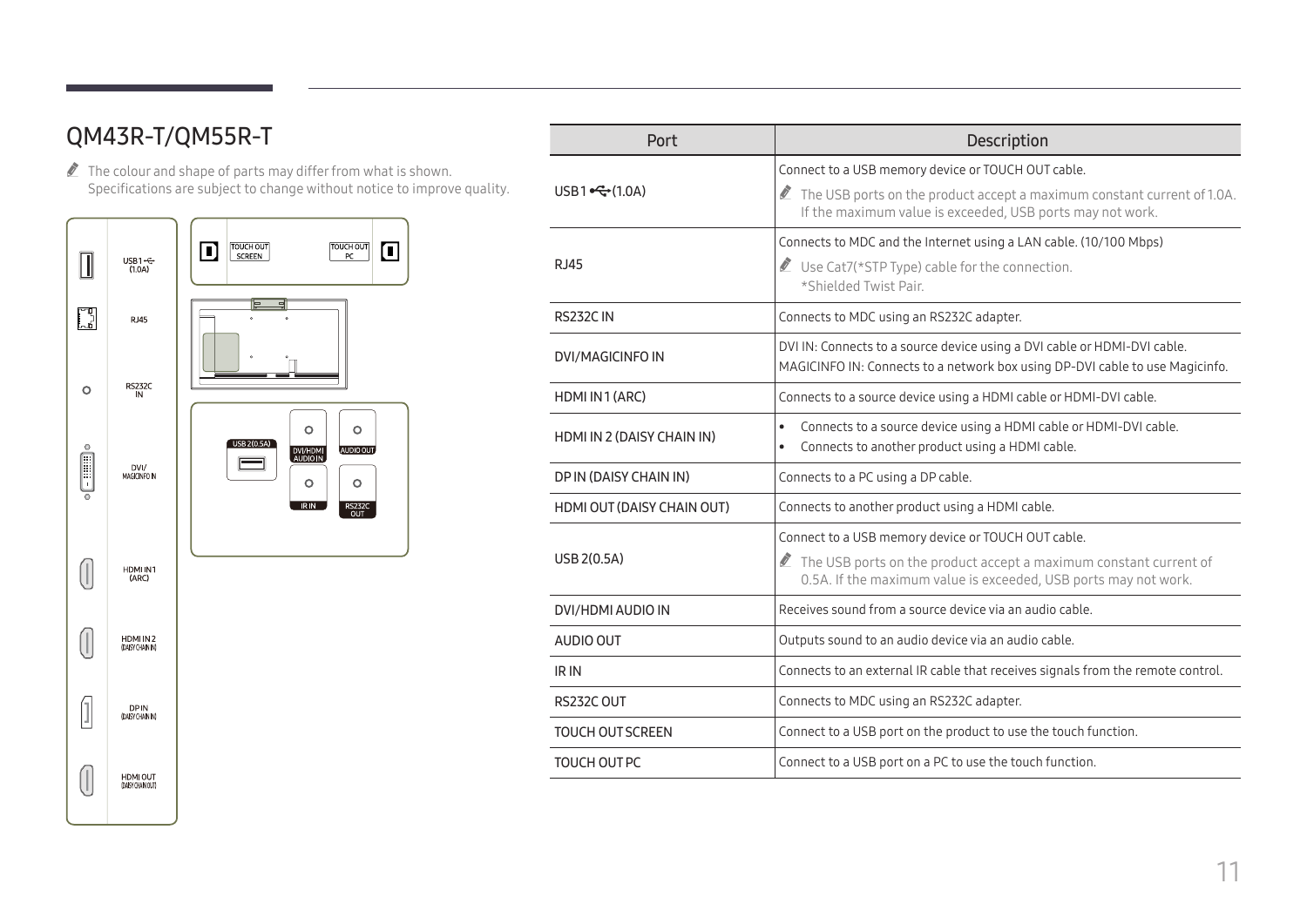# <span id="page-11-0"></span>Control menu

- The power button( $\bigcirc$ ) is located on the bottom of the product.
- $\triangle$  If you press the power button on the product when the product is turned on, the control menu will be displayed.



| <b>Items</b> | Description                                                                                                                                                                                                        |  |  |
|--------------|--------------------------------------------------------------------------------------------------------------------------------------------------------------------------------------------------------------------|--|--|
|              | Power off the product.                                                                                                                                                                                             |  |  |
| Power off    | With the control menu screen displayed, briefly press the power button to<br>$\bullet$<br>move the cursor to $\circlearrowright$ Power off, and then press and hold the power button to<br>turn off the product.   |  |  |
|              | Select the connected input source.                                                                                                                                                                                 |  |  |
| Source       | With the control menu screen displayed, briefly press the power button to<br>$\bullet$<br>move the cursor to $\circledast$ Source, and then press and hold the power button to<br>display the input source screen. |  |  |
|              | With the input source screen displayed, press and hold the power button to<br>$\bullet$<br>switch to the desired input source.                                                                                     |  |  |

The power button can only be used for **Power off** and **Source**.

To exit from the control menu screen, wait for 3 seconds or more without pressing the power button.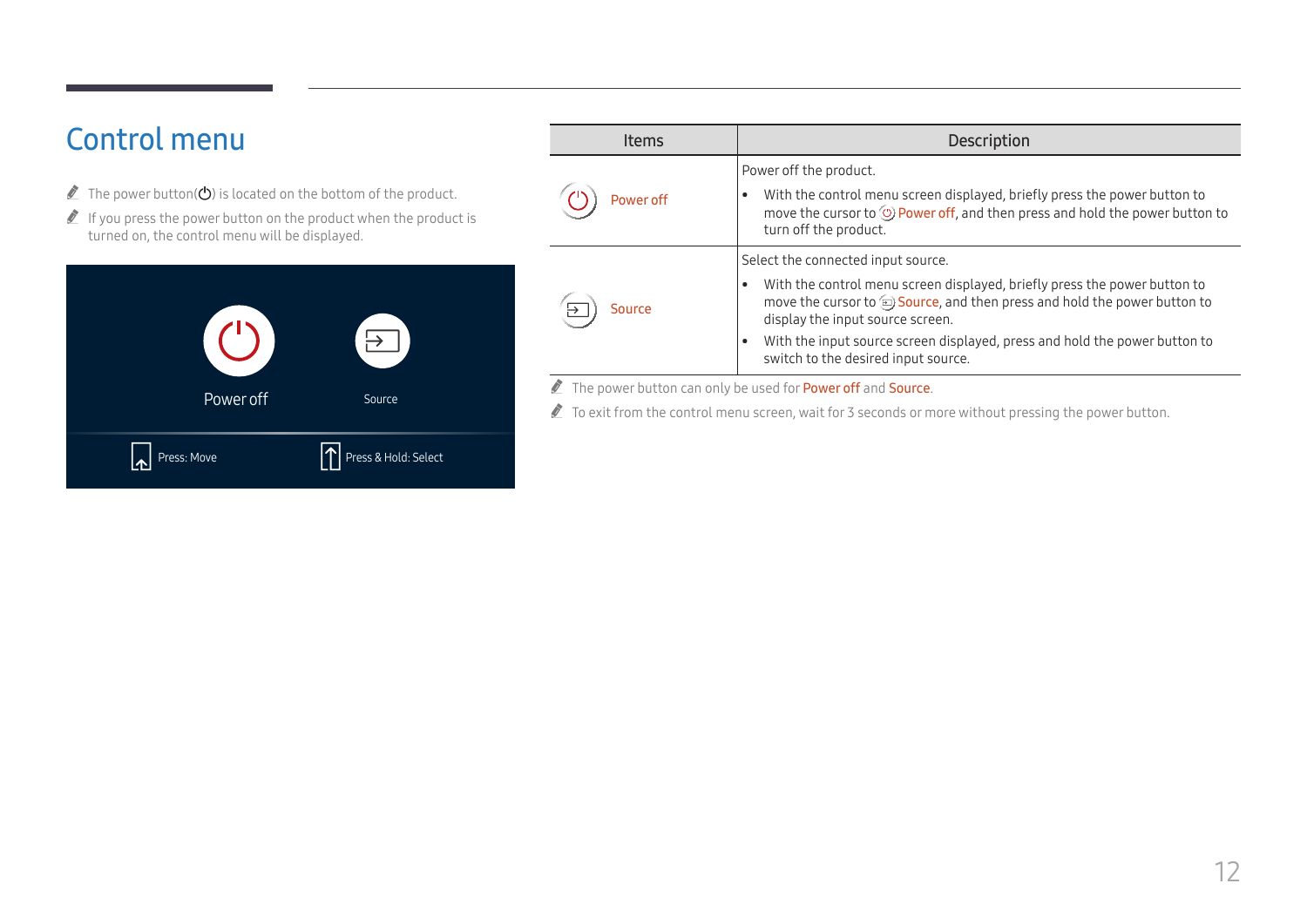# <span id="page-12-0"></span>Administrator menu (Supported models: QMR-T)

- $\triangle$  Touching and holding on the screen when the product is turned on displays the administrator menu.
- $\triangle$  If the touchscreen control is not available, use the remote control to go to System → Touch Control → Touch Control and select On from the OSD menu.
- $\triangle$  If the administrator menu is not displayed, use the remote control to go to System → Touch Control → Admin Menu Lock and select Off from the OSD menu.
- $\triangle$  This menu is not displayed, when using touch mode on a connected PC.



| $\overline{\phantom{0}}$<br>— |      |      |               |       |
|-------------------------------|------|------|---------------|-------|
| Volume                        | Home | Menu | <b>Source</b> | Power |

| <b>Buttons</b> | <b>Description</b>                                                                                                                                                              |
|----------------|---------------------------------------------------------------------------------------------------------------------------------------------------------------------------------|
| Volume         | Adjust the <b>Volume</b> .<br>Select $(\pm)$ Volume from the administrator menu.<br>٠                                                                                           |
| Home           | Enter Home screen.<br>Select (a) Home from the administrator menu.<br>$\bullet$                                                                                                 |
| Menu           | Display the OSD menu.<br>To change settings, select a menu item.<br>Select $\mathbf{w}$ Menu from the administrator menu.<br>٠                                                  |
| Source         | Select the connected input source.<br>Select an input source from the displayed list of input sources.<br>Select $\circledast$ Source from the administrator menu.<br>$\bullet$ |
| Power          | Power off the product.<br>Select (b) Power from the administrator menu.<br>٠                                                                                                    |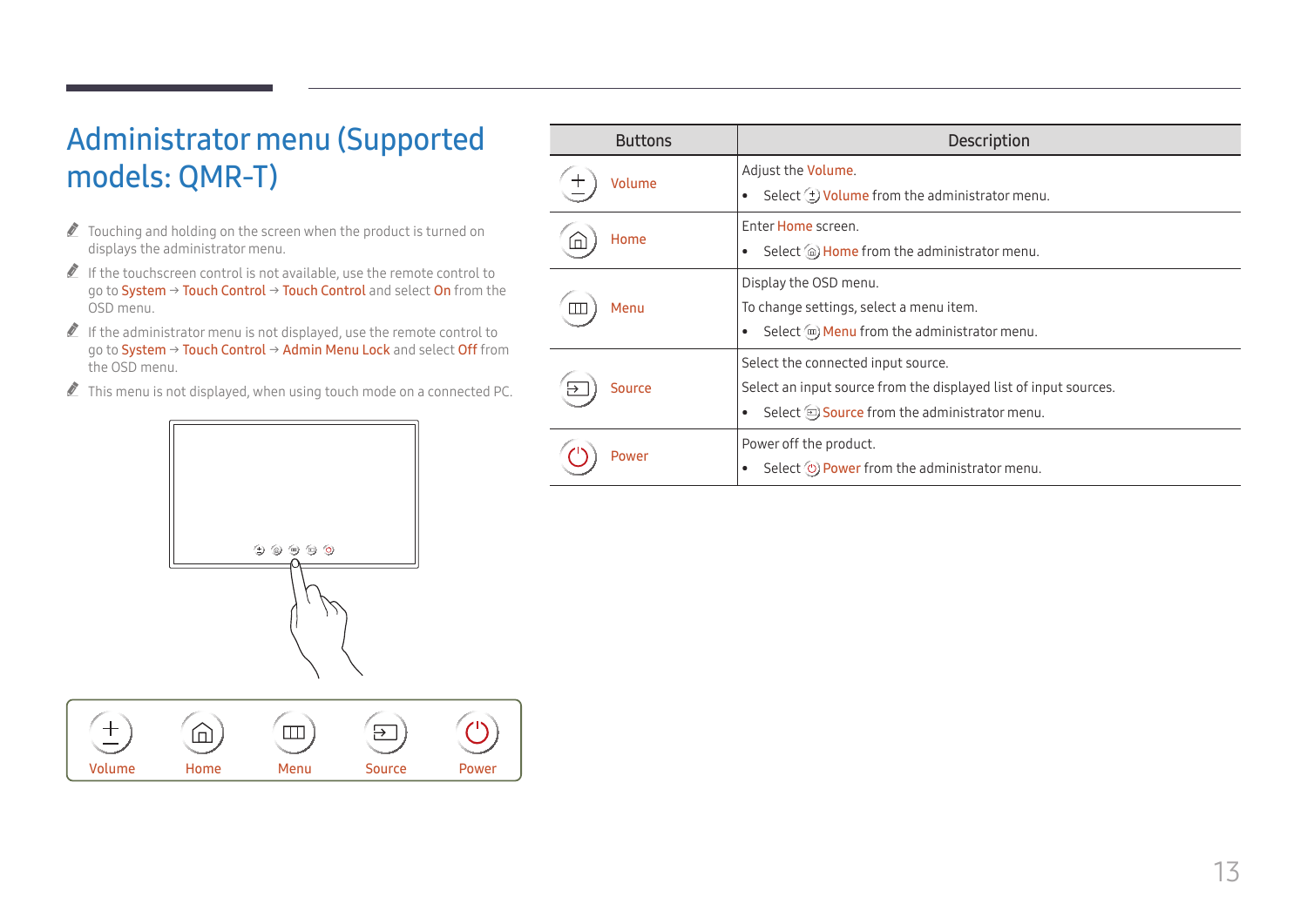# <span id="page-13-0"></span>Precautions when handling the panel

 $\triangle$  The colour and the appearance may differ depending on the model.



Do not stand the product as shown in the image. The panel is fragile and can get damaged.



#### Lay the product down to handle it as shown in the image. (the packaging can be used).

Supported models: 85 inches or more



#### Ensure you use the handles on the back when moving the product.

Supported models: 85 inches or more



Do not hold or grasp any area of the product within 15 mm from the front.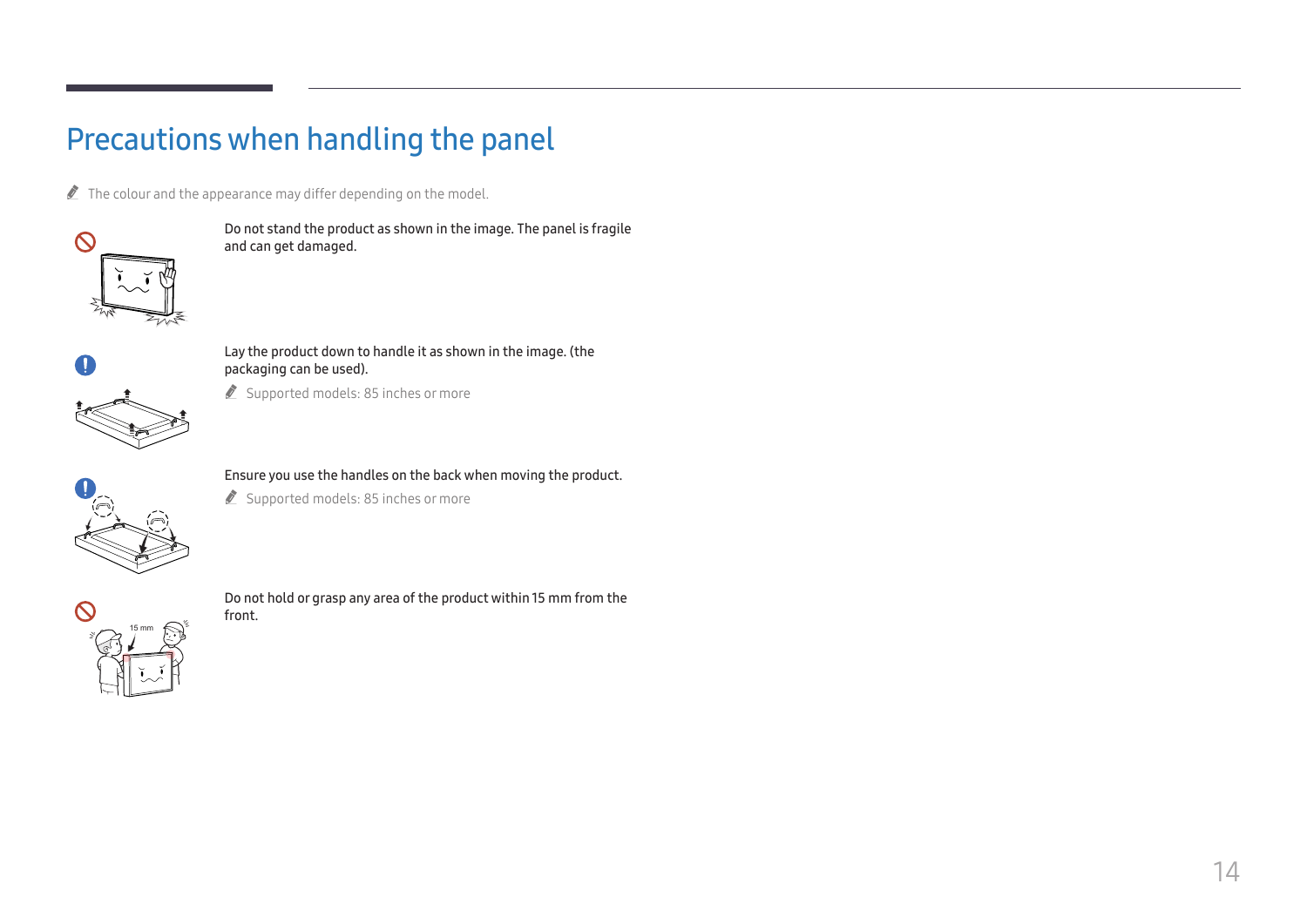# <span id="page-14-0"></span>Before Installing the Product (Installation Guide)

To prevent injury, this apparatus must be securely attached to the floor/wall in accordance with the installation instructions.

- Ensure that an authorised installation company installs the wall mount.
- Otherwise, it may fall and cause personal injury.
- Make sure to install the specified wall mount.

### Tilting Angle and Rotation

Contact Samsung Customer Service Centre for further details.

- The product can be tilted at a maximum angle of 15° from a perpendicular wall surface.
- To use the product in Portrait mode, rotate clockwise until the power indicator (A or B) is positioned as shown in the images below.



 $\triangle$  Do not use this model installed on a ceiling, floor, or table.



### Ventilation

Contact Samsung Customer Service Centre for further details.

### Installation on a Perpendicular Wall

#### A Minimum 40 mm

#### B Ambient temperature: Under 35 °C

 $\triangle$  When installing the product on a perpendicular wall, allow at least 40 mm of space between the product and wall surface for ventilation and ensure that the ambient temperature is kept below 35 °C.



### Installation on an Indented Wall

- A Minimum 40 mm
- B Minimum 70 mm
- C Minimum 50 mm
- D Minimum 50 mm

#### E Ambient temperature: Under 35 °C

 $\triangle$  When installing the product on an indented wall, allow at least the space specified above between the product and wall for ventilation and ensure that the ambient temperature is kept below 35 °C.

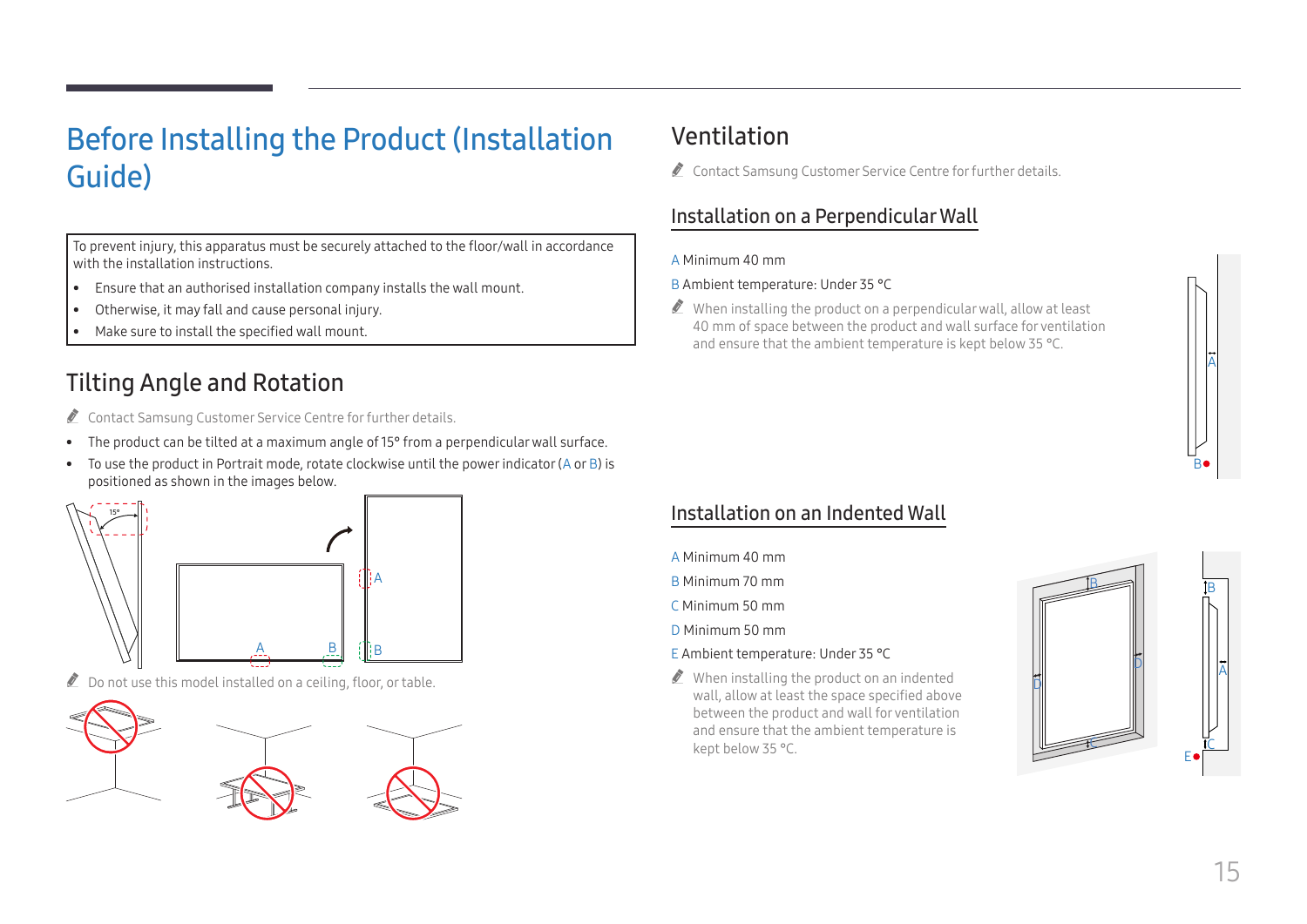## <span id="page-15-0"></span>Installing the Wall Mount



### Preparing before installing Wall-Mount

To install a wall-mount from another manufacturer, use the Holder-Ring.

For the QM32R-T, QB85R, QM85R and 82-inch models that it does not provide Holder-Ring(A).

### Installing the Wall Mount

- The wall mount kit (sold separately) allows you to mount the product on the wall.
- The provided image is only for reference. For detailed information on installing the wall mount, see instructions provided with the wall mount.
- We recommend you contact a technician for assistance when installing the wall mount bracket.
- Samsung is not responsible for any damage to the product or injury to yourself or others if you select to install the wall mount on your own.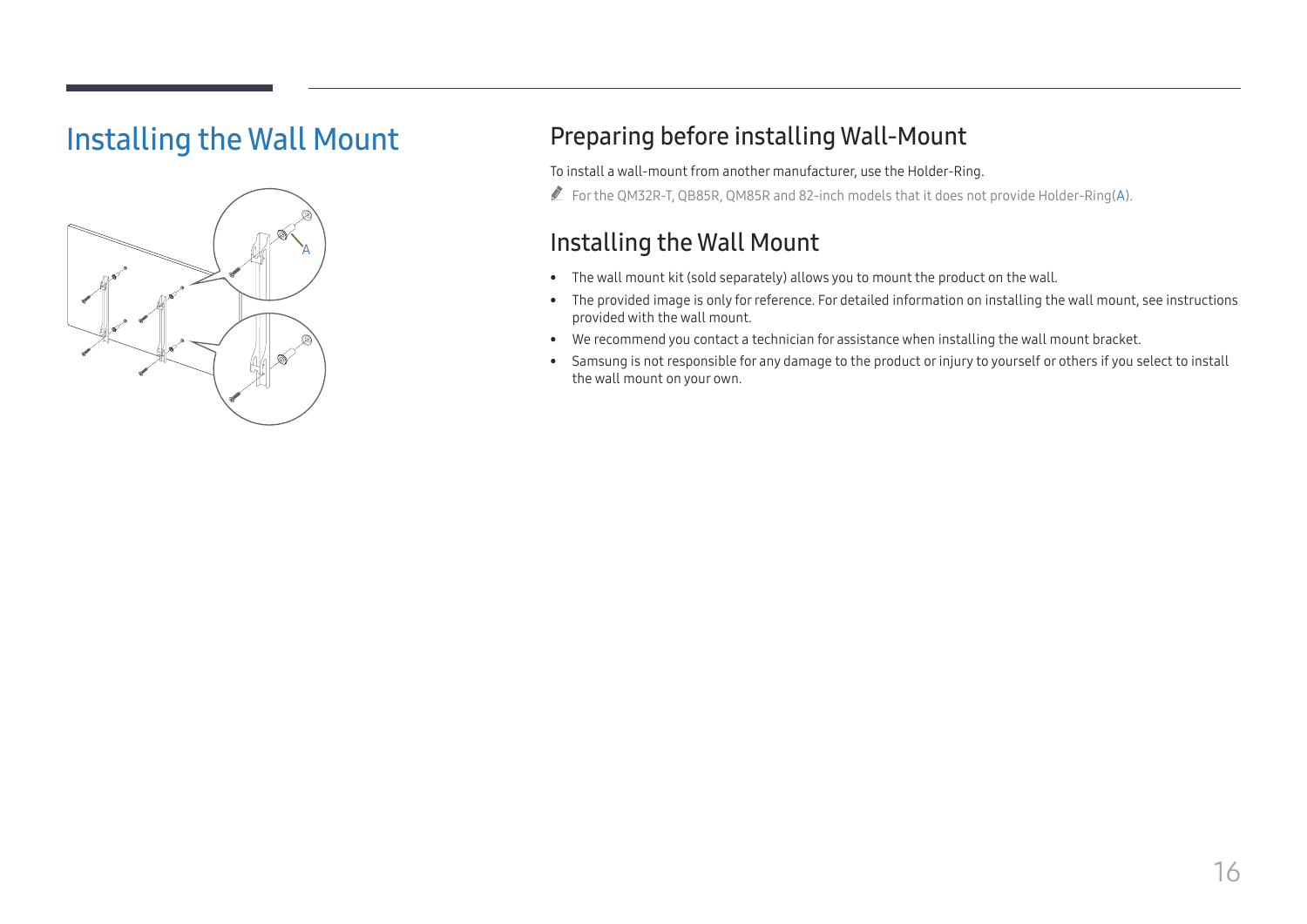### <span id="page-16-0"></span>Wall Mount Kit Specifications (VESA)

 $\triangle$  Install your wall mount on a solid wall perpendicular to the floor. To install the product on the other wall area, contact the nearest agency. If you install the product on a slanted wall, it may fall and result in severe personal injury.



- Samsung wall mount kits contain a detailed installation manual and all parts necessary for assembly are provided.
- Do not use screws that are longer than the standard length or do not comply with the VESA standard screw specifications. Screws that are too long may cause damage to the inside of the product.
- For wall mounts that do not comply with the VESA standard screw specifications, the length of the screws may differ depending on the wall mount specifications.
- Do not fasten the screws too firmly. This may damage the product or cause the product to fall, leading to personal injury. Samsung is not liable for these kinds of accidents.
- Samsung is not liable for product damage or personal injury when a non-VESA or non-specified wall mount is used or the consumer fails to follow the product installation instructions.
- Do not mount the product at more than a 15 degree tilt.
- Always have at least two people mount the product on a wall. (Four or more people for the 82-inch size and larger models.)
- Standard dimensions for wall mount kits are shown in the table below.

| Model Name                                                                                                   | VESA screw hole specs $(A * B)$ in<br>millimetres | <b>Standard Screw</b> | Quantity |
|--------------------------------------------------------------------------------------------------------------|---------------------------------------------------|-----------------------|----------|
| QB43R / QB49R / QB50R /<br>QB55R / QM32R / QM43R /<br>QM49R / QM50R / QM55R /<br>QM32R-T / QM43R-T / QM55R-T | $200 \times 200$                                  |                       |          |
| QB65R / QB75R / QM65R /<br>OM75R                                                                             | $400 \times 400$                                  | M8                    | 4        |
| QB85R / QM85R / QE82R                                                                                        | $600 \times 400$                                  |                       |          |
| OB98R                                                                                                        | $900 \times 600$                                  |                       |          |

 $\bullet$  Do not install your Wall Mount Kit while your product is turned on. It may result in personal injury due to electric shock.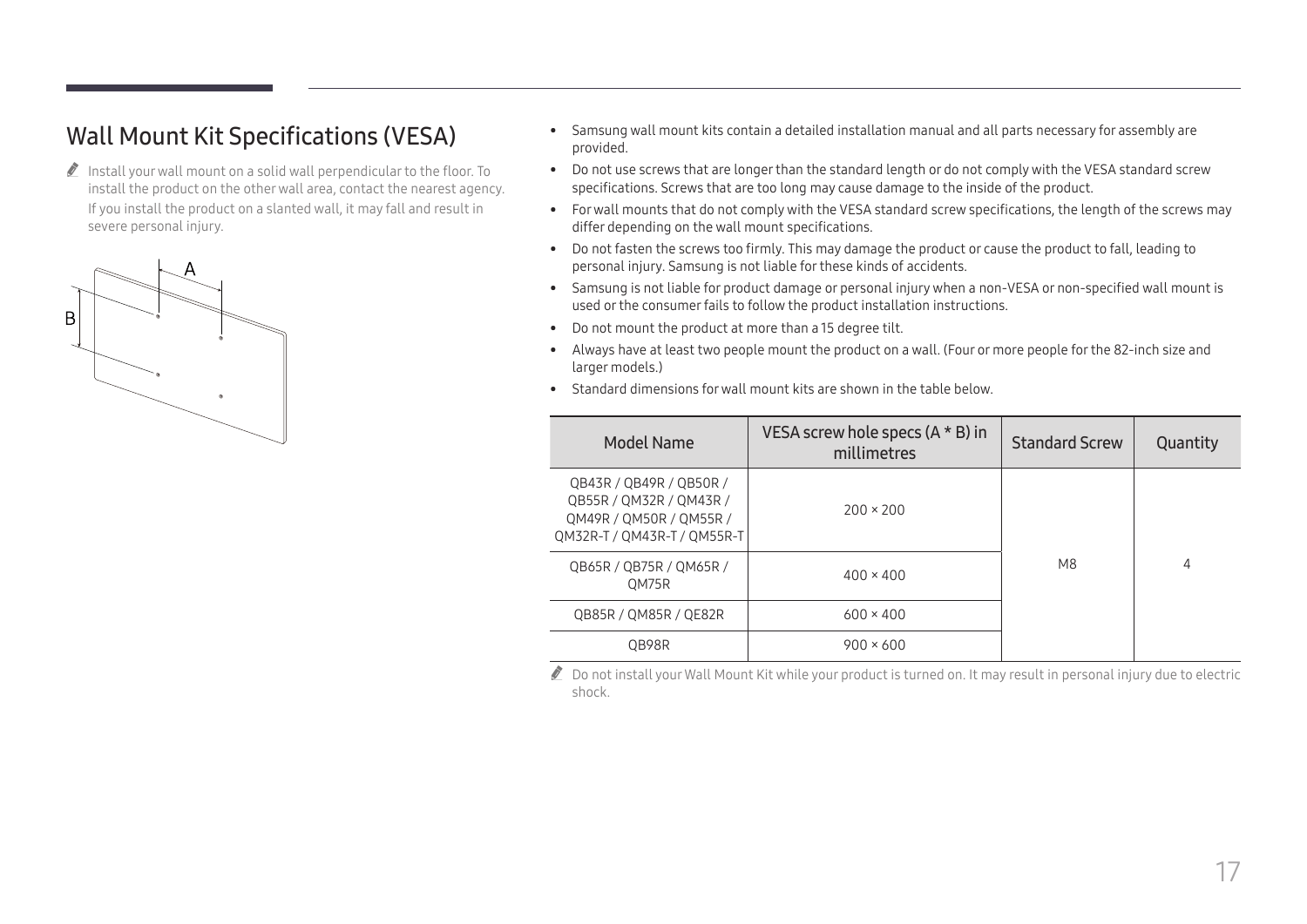# <span id="page-17-0"></span>Using a touchscreen monitor (Supported models: QMR-T) Chapter 02

## Touchscreen monitor

Control a PC by tapping the screen instead of using an input device such as a keyboard or mouse. The touch screen functions by detecting a minute electric current that runs through your body (capacitive). Make sure to use the surface of your finger tip when tapping the screen.

### Read below before using the product

- Take extra care to ensure an electrical substance does not contact the screen. The screen may not function properly if there is static.
- Do not press hard on the touchscreen with your finger tip. Do not use a sharp object when tapping the screen. The screen may break or get damaged.
- Do not tap the screen while wearing a glove, with a dirty finger, or using something sharp such as your fingernail or a ballpoint pen. The screen may not function properly.
- Take extra care to ensure the screen does not contact moisture. The touch sensor may not function properly.
- Displaying a still image on the screen for an extended period of time may cause after images (screen degradation) or stains. Switch off the screen when not in use.

## Connecting the touch overlay

 $\triangle$  Touch functions are not supported in applications other than the OSD menu and administrator menu.

Connect the TOUCH OUT cable between TOUCH OUT SCREEN and USB1 <<a>
•<a>
•<a>
•<a>
•</a>
•</a>
•</a>
•</a>
•</a>
•</a>
•</a>
•</a>
•</a>
•</a>
•</a>
•</a>
•</a>
•</a>
•</a>
•</a>
•</a>
•</a>
•</a>
•</a>
•</a>
•</a>
•</a>
• 2(0.5A) port on the product.



TOUCH OUT SCREEN



 $USB1 \rightarrow 1.04$ , USB 2(0.5A)

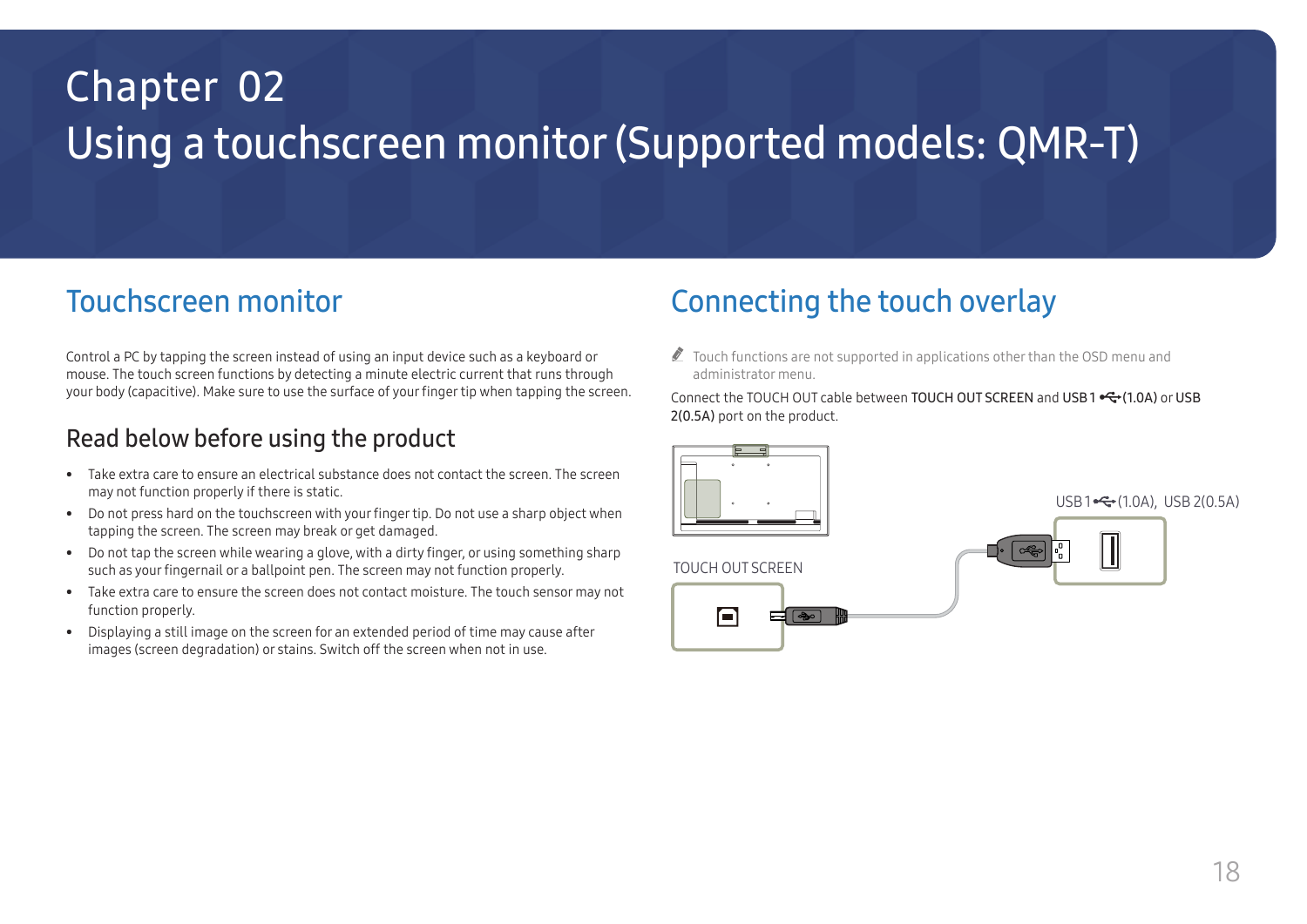# <span id="page-18-0"></span>Connecting the touchscreen monitor

 $\triangle$  Connecting parts may differ in different products.

### Connecting to a PC

1 Connect your PC to the product using a HDMI or HDMI-DVI cable.

### Connecting the devices using a HDMI cable



### Connecting the devices using a HDMI-DVI cable



- 2 Connect the power cable from the product to the power outlet.
- 3 After the power supply is connected, the product automatically detects and switches to the connected input source.

 $\triangle$  If the screen appears blank, turn the product off and then on again.

4 Connect the TOUCH OUT PC port on the product to a USB port on the PC using the TOUCH OUT cable.



### Connecting to a laptop or tablet PC

A laptop or tablet PC can be connected to the product using the same method when connecting a desktop PC.

- $\triangle$  If touchscreen control is not available after the devices are connected
	- Make sure to connect the HDMI or HDMI-DVI cable before connecting the TOUCH OUT cable.
	- If touchscreen control is still unavailable after the cables are connected properly, disconnect the TOUCH OUT cable and then connect it again.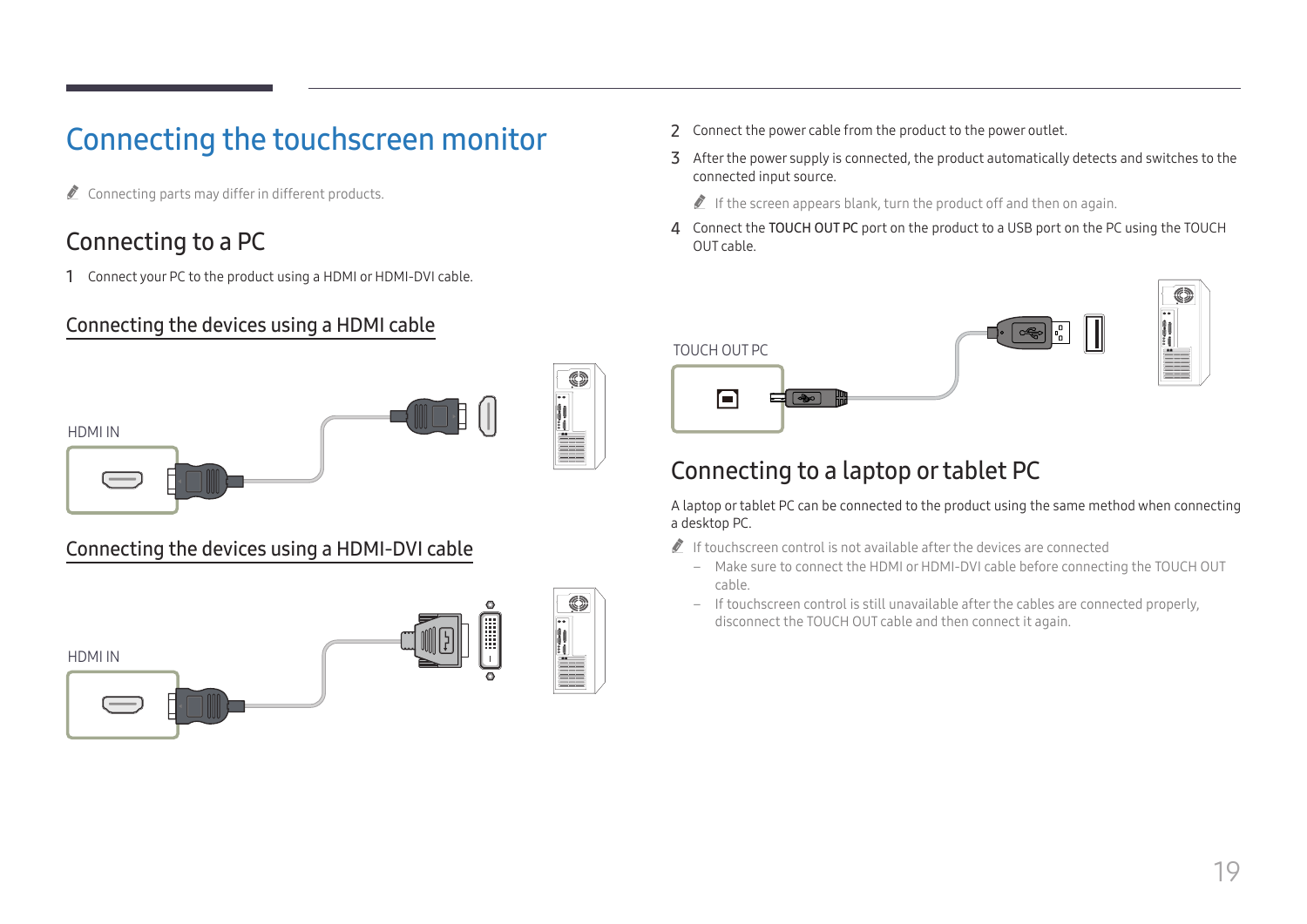# <span id="page-19-0"></span>Configuring the touchscreen monitor settings

#### To properly use the touch function of the product in Windows, go to Tablet PC Settings and calibrate the product.

- $\triangle$  First connect the touchscreen monitor before configuring the following settings.
- $\ell$  The maximum number of touchscreen monitors that can be connected simultaneously varies, depending on the operating system and graphics card settings.
- " If Tablet PC Settings is not found in Control Panel, search for Tablet PC Settings from Search Control Panel.
- If used in a multi-screen setup, make sure you have configured QMR-T as the main display.

### Calibration

- Instructions below are for Windows 8. The same method applies to both Windows 7, Windows 8 and Windows 10.
- $\triangle$  After changing the **Picture Size** from the OSD menu, you may need to calibrate the picture settings again.
- " Upon occurrence of an error during calibration, go to Tablet PC Settings. In the Display tab, tap Reset and calibrate again.
- 1 In the Display tab, select Setup under Configure.



#### 2 Tap the page displayed on the product with your finger.

 $\triangle$  In dual monitor mode: If the following page does not appear on the product, press the Enter key to display the page.

| Touch this screen to identity it as the touchscreen.                                                       |
|------------------------------------------------------------------------------------------------------------|
| If this is not the Tablet PC screen, press Enter to move to the next screen. To close the tool, press Esc. |
|                                                                                                            |
|                                                                                                            |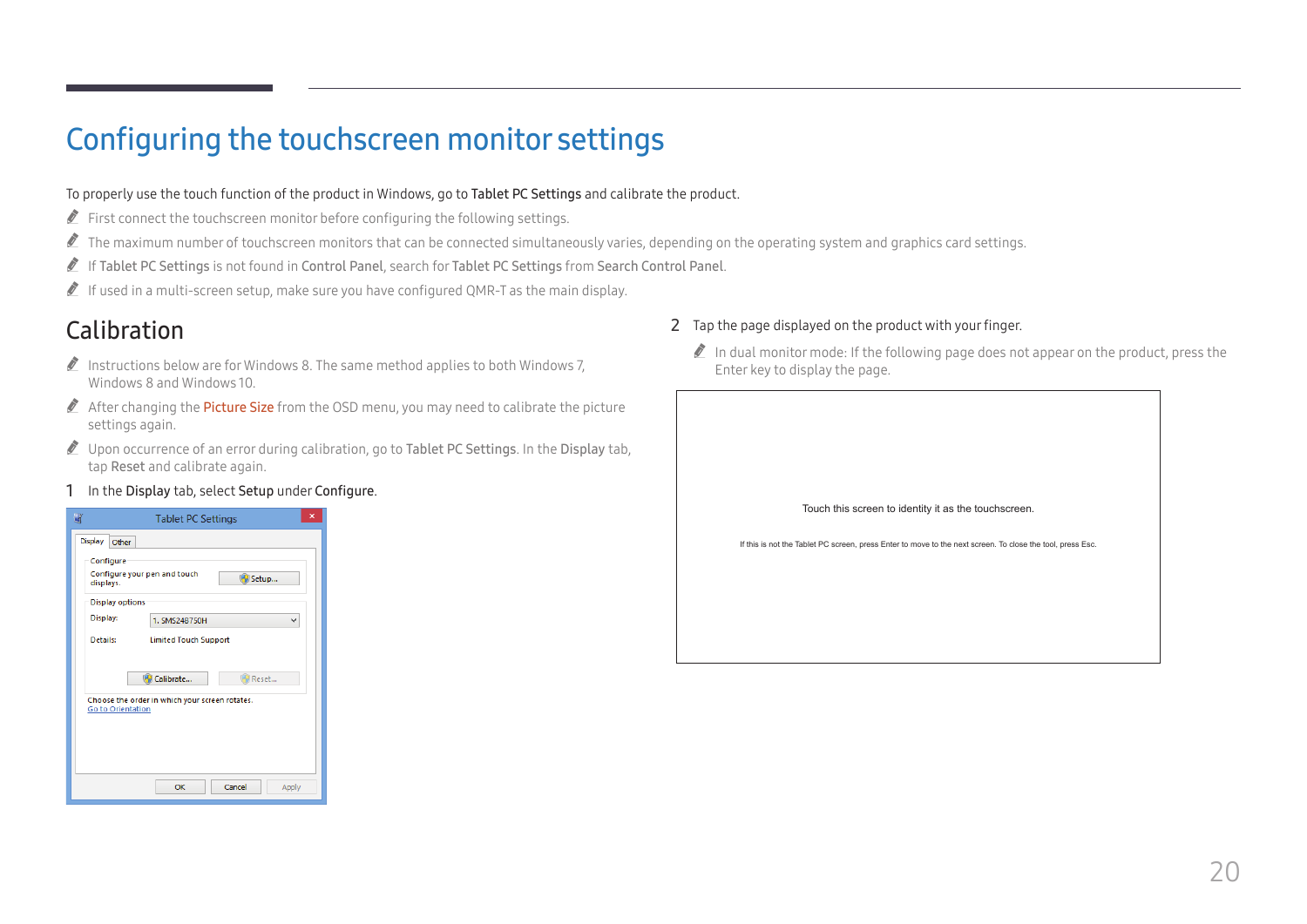3 Select the product from Display under Display options. Next, select Calibrate.

|                          | $\times$<br><b>Tablet PC Settings</b>          |       |  |  |  |
|--------------------------|------------------------------------------------|-------|--|--|--|
| Display<br>Other         |                                                |       |  |  |  |
| Configure<br>displays.   | Configure your pen and touch                   | Setup |  |  |  |
| <b>Display options</b>   |                                                |       |  |  |  |
| Display:                 | 1. SMS24B750H                                  | v     |  |  |  |
| Details:                 | <b>Limited Touch Support</b>                   |       |  |  |  |
|                          | Calibrate                                      | Reset |  |  |  |
| <b>Go to Orientation</b> | Choose the order in which your screen rotates. |       |  |  |  |
|                          |                                                |       |  |  |  |
|                          |                                                |       |  |  |  |
|                          |                                                |       |  |  |  |
|                          | Cancel<br>OK                                   | Apply |  |  |  |

4 Perform calibration following the onscreen instructions displayed as shown in the image.

5 After calibration is complete, the message Do you want to save the calibration data? appears. Select Yes.

| <b>Digitizer Calibration Tool</b>         |
|-------------------------------------------|
| Do you want to save the calibration data? |
| Yes<br>N٥                                 |

- 6 The touchscreen monitor has been calibrated successfully.
	- $\triangle$  Selecting Reset will remove the calibration data.

|                        | <b>Tablet PC Settings</b>                                            | $\overline{\mathsf{x}}$ |
|------------------------|----------------------------------------------------------------------|-------------------------|
| Display<br>Other       |                                                                      |                         |
| Configure<br>displays. | Configure your pen and touch<br>Setup                                |                         |
| <b>Display options</b> |                                                                      |                         |
| Display:               | 1. SMS24B750H<br>v                                                   |                         |
| Details:               | <b>Limited Touch Support</b>                                         |                         |
| Go to Orientation      | Reset<br>Calibrate<br>Choose the order in which your screen rotates. |                         |
|                        | OK<br>Cancel<br>Apply                                                |                         |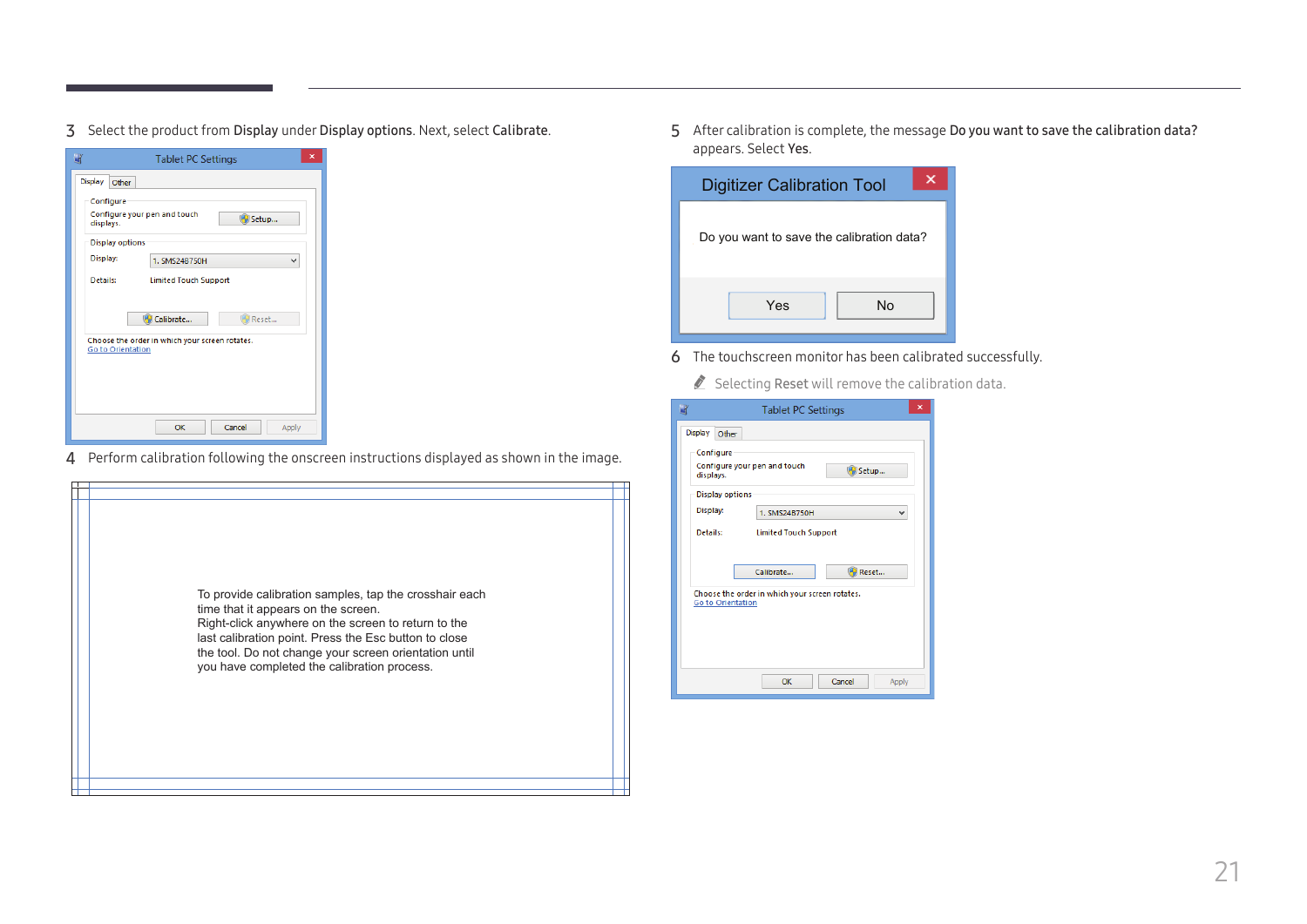# <span id="page-21-0"></span>Specifications Chapter 03

# General

| Model Name |              | QM32R / QM32R-T                  | QB43R / QM43R / QM43R-T           | QB49R / QM49R                     | QB50R / QM50R                     |
|------------|--------------|----------------------------------|-----------------------------------|-----------------------------------|-----------------------------------|
| Panel      | <b>Size</b>  | 32 CLASS (31.5 inches / 80.1 cm) | 43 CLASS (42.5 inches / 107.9 cm) | 49 CLASS (48.5 inches / 123.2 cm) | 50 CLASS (49.5 inches / 125.7 cm) |
|            | Display area | 698.4 mm (H) x 392.85 mm (V)     | 941.184 mm (H) x 529.416 mm (V)   | 1073.78 mm (H) x 604.0 mm (V)     | 1095.84 mm (H) x 616.41 mm (V)    |

| Model Name |              | QB55R / QM55R / QM55R-T           | QB65R / QM65R                     | QB75R / QM75R                     |  |
|------------|--------------|-----------------------------------|-----------------------------------|-----------------------------------|--|
| Panel      | Size         | 55 CLASS (54.6 inches / 138.7 cm) | 65 CLASS (64.5 inches / 163.9 cm) | 75 CLASS (74.5 inches / 189.3 cm) |  |
|            | Display area | 1209.6 mm (H) x 680.4 mm (V)      | 1428.48 mm (H) x 803.52 mm (V)    | 1650.24 mm (H) x 928.26 mm (V)    |  |

| Model Name |              | QB85R / QM85R                     | QB98R                             | QE82R                             |
|------------|--------------|-----------------------------------|-----------------------------------|-----------------------------------|
| Panel      | <b>Size</b>  | 85 CLASS (84.5 inches / 214.7 cm) | 98 CLASS (97.5 inches / 247.7 cm) | 82 CLASS (81.5 inches / 207.1 cm) |
|            | Display area | 1872.0 mm (H) x 1053.0 mm (V)     | 2158.848 mm (H) x 1214.352 mm (V) | 1805.76 mm (H) x 1015.74 mm (V)   |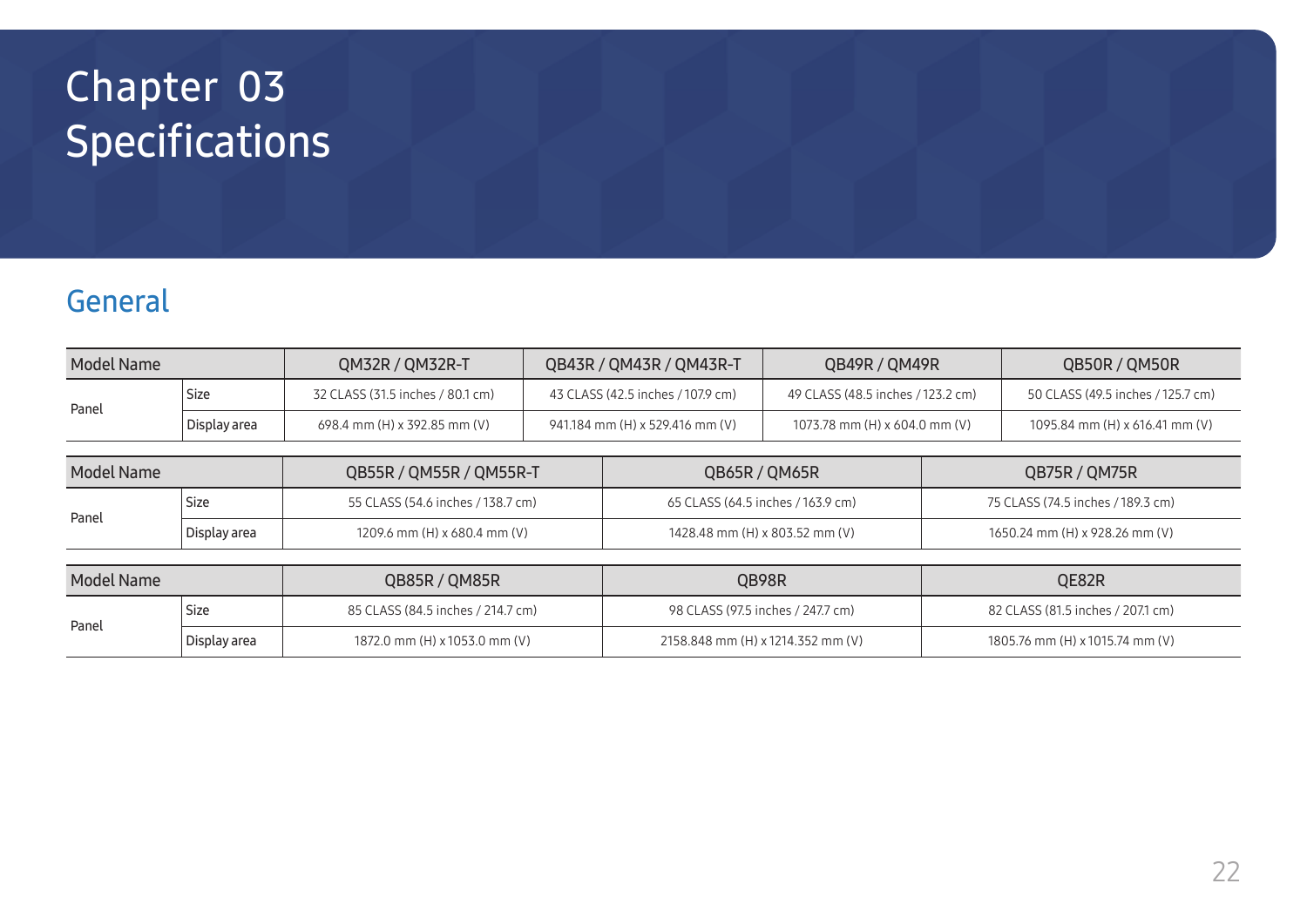| Model Name     |                              | QM32R / QM32R-T                                                                                                                                                         | QB43R / QB49R / QB50R / QB55R / QB65R<br>/ QB75R / QE82R / QB85R | QB98R / QM43R / QM49R / QM50R /<br>QM55R / QM65R / QM75R / QM43R-T /<br>QM55R-T / QM85R      |  |  |
|----------------|------------------------------|-------------------------------------------------------------------------------------------------------------------------------------------------------------------------|------------------------------------------------------------------|----------------------------------------------------------------------------------------------|--|--|
|                | Optimum<br>resolution        | 3840 x 2160 @ 60 Hz (HDMI)                                                                                                                                              | 1920 x 1080 @ 60 Hz (DVI)                                        | 1920 x 1080 @ 60 Hz (DVI)<br>3840 x 2160 @ 60 Hz (HDMI)<br>3840 x 2160 @ 60 Hz (DisplayPort) |  |  |
| Resolution     | <b>Maximum</b><br>resolution | 3840 x 2160 @ 60 Hz (DisplayPort)                                                                                                                                       | 3840 x 2160 @ 60 Hz (HDMI)                                       |                                                                                              |  |  |
| Power Supply   |                              | AC100-240V~50/60Hz<br>Refer to the label at the back of the product as the standard voltage can vary in different countries.                                            |                                                                  |                                                                                              |  |  |
| Environmental  | Operating                    | Temperature: $0 °C - 40 °C$ (32 °F - 104 °F)<br>* For installing the enclosure, keep the internal temperature at 40 °C or below.<br>Humidity: 10% - 80%, non-condensing |                                                                  |                                                                                              |  |  |
| considerations | Storage                      | Temperature: -20 °C - 45 °C (-4 °F - 113 °F)<br>Humidity: 5% - 95%, non-condensing<br>* Applicable before the product package is unpacked.                              |                                                                  |                                                                                              |  |  |

 $\triangle$  Plug-and-Play

This monitor can be installed and used with any Plug-and-Play compatible systems. Two-way data exchange between the monitor and PC system optimises the monitor settings. Monitor installation takes place automatically. However, you can customise the installation settings if desired.

Due to the nature of the manufacturing of this product, approximately 1 pixel per million (1ppm) may appear brighter or darker on the panel. This does not affect product performance.

This product can be set to only one resolution for each screen size to obtain the optimum picture quality due to the nature of the panel. Using a resolution other than the specified resolution may degrade the picture quality. To avoid this, it is recommended that you select the optimum resolution specified for your product.

 $\triangle$  For detailed device specifications, visit the Samsung website.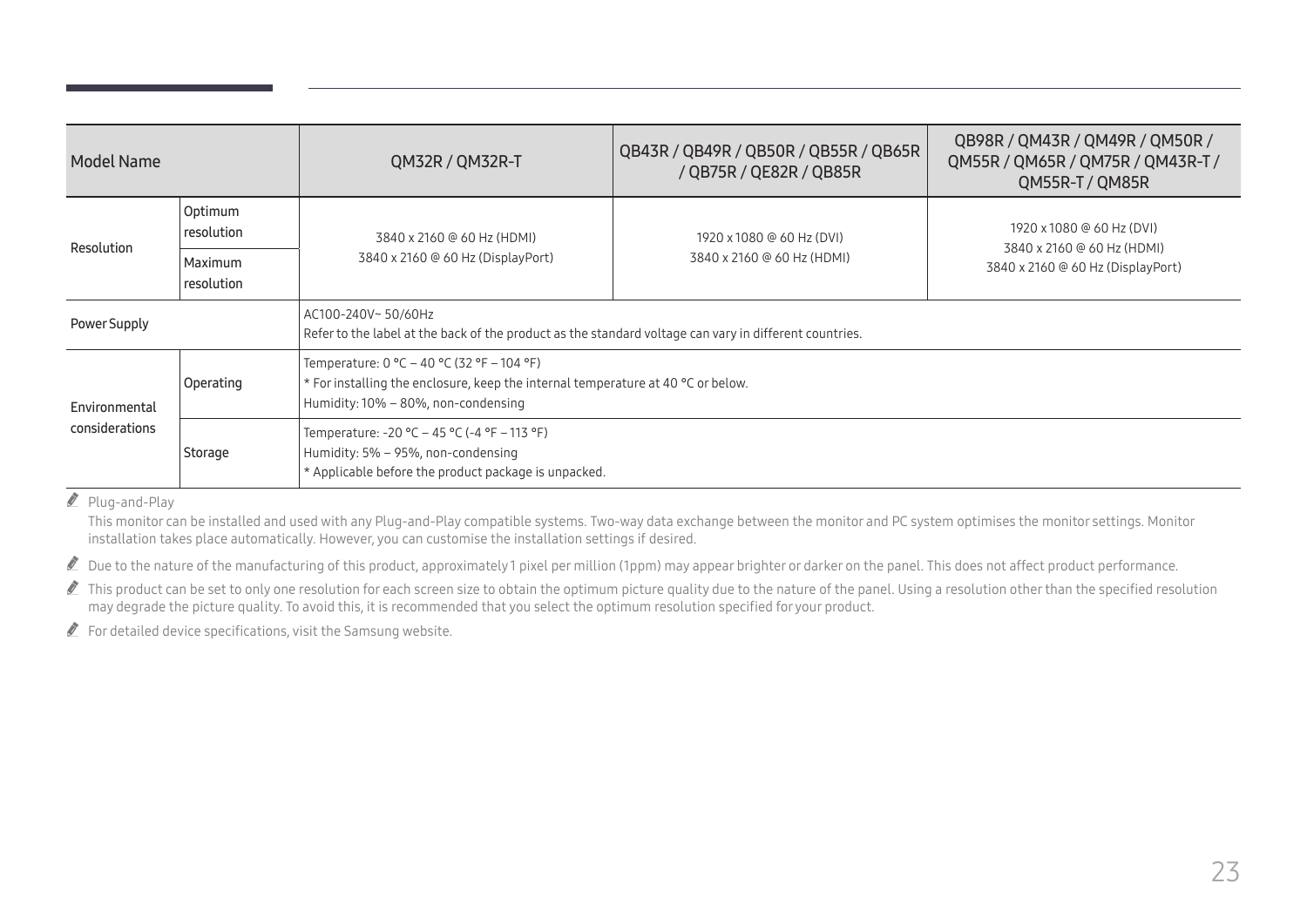# <span id="page-23-0"></span>Preset Timing Modes

The screen will automatically be adjusted if a signal that belongs to the following standard signal modes is transmitted from your PC. If the signal transmitted from the PC does not belong to the standard signal modes, the screen may be blank with the power indicator on. In such a case, change the settings according to the following table by referring to the graphics card user manual.

DVI port is not supported on the QM32R, QM32R-T models.

| Resolution              | Horizontal<br>Frequency | Vertical<br>Frequency | <b>Pixel Clock</b> | <b>Sync Polarity</b> |             | Port          |           |  |
|-------------------------|-------------------------|-----------------------|--------------------|----------------------|-------------|---------------|-----------|--|
|                         | (kHz)                   | (Hz)                  | (MHz)              | (H/V)                | <b>DPIN</b> | <b>DVI IN</b> | HDMI IN   |  |
| IBM, 720 x 400          | 31.469                  | 70.087                | 28.322             | $-/+$                | $\Omega$    | $\Omega$      | $\circ$   |  |
| MAC. 640 x 480          | 35.000                  | 66.667                | 30.240             | $-/-$                | $\circ$     | $\circ$       | $\circ$   |  |
| MAC, 832 x 624          | 49.726                  | 74.551                | 57.284             | $-/-$                | $\Omega$    | $\Omega$      | $\Omega$  |  |
| MAC. 1152 x 870         | 68.681                  | 75.062                | 100.000            | $-/-$                | $\circ$     | $\circ$       | $\circ$   |  |
| VESA CVT, 3840 x 2160RB | 110.500                 | 49.977                | 442.000            | $+/-$                | $\Omega$    | ÷             | ٠         |  |
| VESA CVT, 3840 x 2160RB | 133.313                 | 59.997                | 533.250            | $+/-$                | $\circ$     | $\sim$        | $\bar{a}$ |  |
| VESA DMT, 640 x 480     | 31.469                  | 59.940                | 25.175             | $-/-$                | $\Omega$    | $\Omega$      | $\Omega$  |  |
| VESA DMT, 640 x 480     | 37.861                  | 72.809                | 31.500             | $-/-$                | $\Omega$    | $\Omega$      | $\Omega$  |  |
| VESA DMT, 640 x 480     | 37.500                  | 75,000                | 31.500             | $-/-$                | $\Omega$    | $\Omega$      | $\Omega$  |  |
| VESA DMT, 800 x 600     | 37.879                  | 60.317                | 40.000             | $+/+$                | $\Omega$    | $\Omega$      | $\Omega$  |  |
| VESA DMT, 800 x 600     | 48.077                  | 72.188                | 50.000             | $^{+/+}$             | $\circ$     | $\circ$       | $\circ$   |  |
| VESA DMT, 800 x 600     | 46.875                  | 75,000                | 49.500             | $+/+$                | $\Omega$    | $\Omega$      | $\Omega$  |  |
| VESA DMT, 1024 x 768    | 48.363                  | 60.004                | 65.000             | $-/-$                | $\Omega$    | $\Omega$      | $\Omega$  |  |
| VESA DMT, 1024 x 768    | 56.476                  | 70.069                | 75,000             | $-/-$                | $\Omega$    | $\Omega$      | $\Omega$  |  |
| VESA DMT, 1024 x 768    | 60.023                  | 75.029                | 78.750             | $+/+$                | $\circ$     | $\Omega$      | $\circ$   |  |
| VESA DMT, 1152 x 864    | 67.500                  | 75,000                | 108,000            | $+/+$                | $\circ$     | $\circ$       | $\circ$   |  |
| VESA DMT, 1280 x 720    | 45.000                  | 60.000                | 74.250             | $+/+$                | $\Omega$    | $\Omega$      | $\circ$   |  |
| VESA DMT, 1280 x 800    | 49.702                  | 59.810                | 83.500             | $-/+$                | $\circ$     | $\circ$       | $\circ$   |  |
| VESA DMT, 1280 x 1024   | 63.981                  | 60.020                | 108,000            | $+/+$                | $\Omega$    | $\Omega$      | $\Omega$  |  |
| VESA DMT, 1280 x 1024   | 79.976                  | 75.025                | 135.000            | $^{+/+}$             | $\circ$     | $\circ$       | $\circ$   |  |
| VESA DMT, 1366 x 768    | 47.712                  | 59.790                | 85.500             | $+/+$                | $\circ$     | $\circ$       | $\circ$   |  |

| Resolution                        | Horizontal<br>Frequency<br>(kHz) | Vertical<br>Frequency<br>(Hz) | <b>Pixel Clock</b><br>(MHz) | <b>Sync Polarity</b><br>(H/V) | Port                     |               |                |
|-----------------------------------|----------------------------------|-------------------------------|-----------------------------|-------------------------------|--------------------------|---------------|----------------|
|                                   |                                  |                               |                             |                               | <b>DPIN</b>              | <b>DVI IN</b> | <b>HDMI IN</b> |
| VESA DMT, 1440 x 900              | 55.935                           | 59.887                        | 106.500                     | $-/+$                         | $\circ$                  | 0             | 0              |
| VESA DMT, 1600 x 900RB            | 60.000                           | 60.000                        | 108.000                     | $+/+$                         | $\circ$                  | $\circ$       | $\circ$        |
| VESA DMT, 1680 x 1050             | 65.290                           | 59.954                        | 146.250                     | $-/+$                         | $\circ$                  | 0             | 0              |
| VESA DMT, 1920 x 1080             | 67.500                           | 60.000                        | 148.500                     | $+/+$                         | $\circ$                  | $\circ$       | $\Omega$       |
| <b>VESA DMT, 2560 x</b><br>1440RB | 88.787                           | 59.951                        | 241.500                     | $+/-$                         | $\Omega$                 |               | $\Omega$       |
| CTA-861, 720(1440) x 576i         | 15.625                           | 50.000                        | 27.000                      | $-/-$                         |                          | 0             | $\Omega$       |
| CTA-861, 720(1440) x<br>480i      | 15.734                           | 59.940                        | 27,000                      | $-/-$                         | ÷                        | $\Omega$      | $\Omega$       |
| CTA-861, 720 x 576                | 31.250                           | 50.000                        | 27.000                      | $-/-$                         | $\circ$                  | $\Omega$      | $\Omega$       |
| CTA-861, 720 x 480                | 31.469                           | 59.940                        | 27.000                      | $-/-$                         | $\circ$                  | 0             | $\Omega$       |
| CTA-861, 1280 x 720               | 37.500                           | 50,000                        | 74.250                      | $+/+$                         | $\circ$                  | 0             | 0              |
| CTA-861, 1280 x 720               | 45.000                           | 60.000                        | 74.250                      | $+/+$                         | $\circ$                  | $\circ$       | $\circ$        |
| CTA-861, 1920 x 1080i             | 28.125                           | 50.000                        | 74.250                      | $^{+/+}$                      |                          | 0             | $\circ$        |
| CTA-861, 1920 x 1080i             | 33.750                           | 60.000                        | 74.250                      | $+/+$                         |                          | 0             | $\Omega$       |
| CTA-861, 1920 x 1080              | 27.000                           | 24.000                        | 74.250                      | $+/+$                         |                          | 0             | $\Omega$       |
| CTA-861, 1920 x 1080              | 28.125                           | 25,000                        | 74.250                      | $+/+$                         | ä,                       | 0             | $\circ$        |
| CTA-861, 1920 x 1080              | 33.750                           | 30.000                        | 74.250                      | $^{+/+}$                      |                          | $\circ$       | $\circ$        |
| CTA-861, 1920 x 1080              | 56.250                           | 50.000                        | 148.500                     | $+/+$                         | 0                        | 0             | $\circ$        |
| CTA-861, 1920 x 1080              | 67.500                           | 60.000                        | 148.500                     | $+/+$                         | $\circ$                  | 0             | $\circ$        |
| CTA-861, 3840 x 2160              | 54.000                           | 24,000                        | 297,000                     | $+/+$                         | $\overline{\phantom{a}}$ | L,            | 0              |
| CTA-861, 3840 x 2160              | 56.250                           | 25,000                        | 297,000                     | $+/+$                         | ä,                       | L,            | $\circ$        |
| CTA-861, 3840 x 2160              | 67.500                           | 30.000                        | 297.000                     | $^{+/+}$                      | $\circ$                  |               | 0              |
| CTA-861, 3840 x 2160              | 112.500                          | 50.000                        | 594.000                     | $+/+$                         | $\circ$                  | L.            | 0              |
| CTA-861, 3840 x 2160              | 135.000                          | 60.000                        | 594.000                     | $+/+$                         | $\circ$                  |               | $\Omega$       |
| CTA-861, 4096 x 2160              | 54.000                           | 24,000                        | 297,000                     | $+/+$                         | ÷,                       | L,            | $\circ$        |
| CTA-861, 4096 x 2160              | 67.500                           | 30.000                        | 297.000                     | $^{+/+}$                      |                          | L,            | $\circ$        |
| CTA-861, 4096 x 2160              | 112.500                          | 50.000                        | 594.000                     | $+/+$                         | L.                       | L.            | $\circ$        |
| CTA-861, 4096 x 2160              | 135.000                          | 60.000                        | 594.000                     | $+/+$                         | ÷,                       | L.            | $\circ$        |